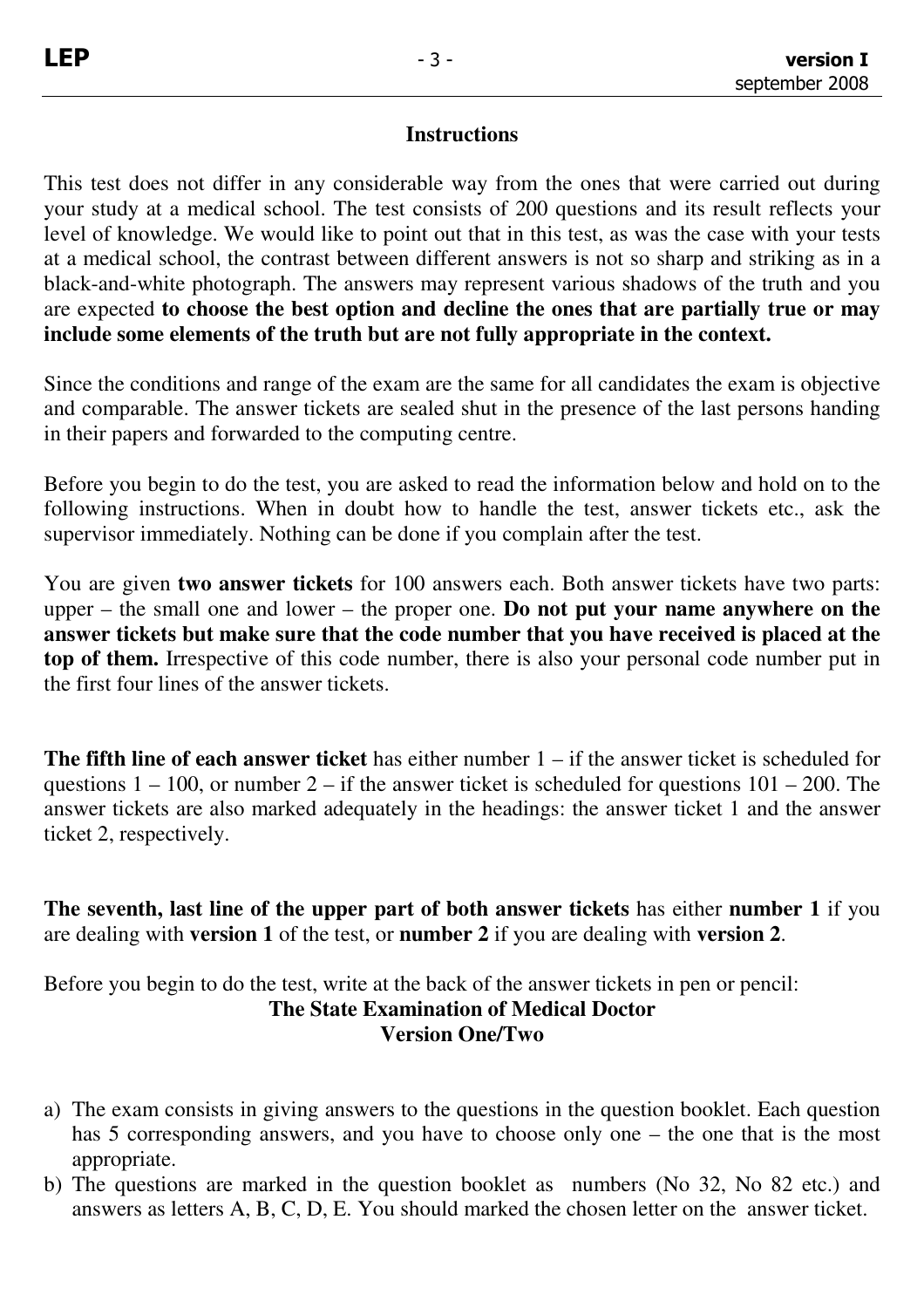- c) Mark your chosen answers on the answer ticket **by shading completely in the appropriate lozenges**. Use **a soft pencil (B2 or B3, preferably)** and check that only one lozenge is shaded on each line. Make sure that your shaded lozenge corresponds to the correct question number. Remember that the accuracy of the electronic reading depends greatly on how well you shade your lozenges. The examples of correct shading are shown below.
- d) We suggest that during the test you should mark the answer with a tiny dot, then after making sure that the answer is right, shade completely in the whole lozenge. If you change your mind, you must rub out your first answer completely since two marks against any question number will automatically be graded wrong.

It is not allowed to destroy, damage (bend, break), scratch or make the tickets in any other way unsuitable for further computer processing.

- e) Choose **only one answer** against each question number. Choosing more than one answer will be marked wrong.
- f) The whole exam takes **4 hours**. If you do not waste your time you can surely make it without rushing.
- g) If you complete your test before the scheduled time, you can hand over all your papers (question booklet including) to the supervisor and leave.
- h) All unacceptable behaviour (talking, cheating etc.) will result in exam failure.

**Your question booklet has been marked as VERSION 1. It means that your personal code number should be an odd number. The proper marking is shown below.** 

|                 | NUMER KODOWY.         |                                                                            |  |  |
|-----------------|-----------------------|----------------------------------------------------------------------------|--|--|
|                 | lя                    | $\overline{4}$<br>$\sqrt{5}$<br>Γв                                         |  |  |
|                 |                       | <b>P</b><br>$\mathbf{a}$                                                   |  |  |
|                 |                       | $\overline{\mathbf{a}}$                                                    |  |  |
|                 |                       |                                                                            |  |  |
|                 |                       | ٠                                                                          |  |  |
|                 |                       | $\overline{\mathbf{a}}$                                                    |  |  |
|                 | 3<br>o                | ⊡∎<br>$\overline{\mathbf{8}}$<br>6 <sup>1</sup><br>$\mathbf{7}$<br>ē.<br>4 |  |  |
| <b>LEKARSKI</b> |                       |                                                                            |  |  |
|                 |                       |                                                                            |  |  |
|                 |                       | <b>EGZAMIN PAŃSTWOWY</b>                                                   |  |  |
|                 | KAI<br>JESIEŃ<br>2008 | RTA PIERWSZA                                                               |  |  |
|                 |                       | 5                                                                          |  |  |
|                 | Ε<br>п                | 52<br>ΓΕ                                                                   |  |  |
| 3               | Œ.<br>c<br>۰          | 53<br>I E<br>c<br>D                                                        |  |  |
| 4               | Έ<br>n                | 54<br>ΓΕ<br>n<br>c                                                         |  |  |
| 5               |                       | 55                                                                         |  |  |

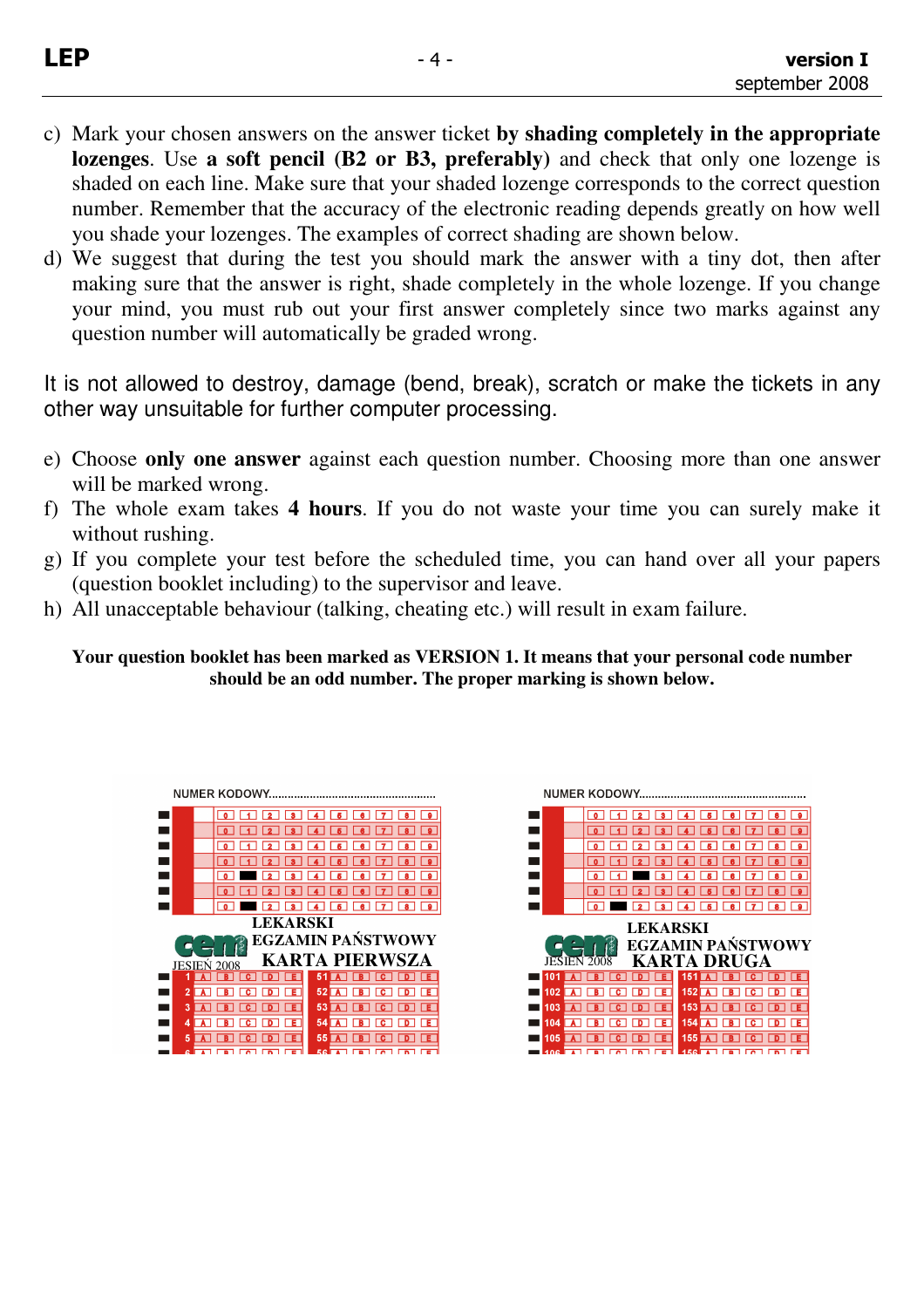**Nr 1.** A patient with a long standing history of severe COPD is admitted with increased dyspnoea and changes in the character of the cough and the sputum. Arterialized capillary blood gases (ABG) are as follows:  $PaO<sub>2</sub>=45mmHg$ ,  $PaCO<sub>2</sub>=55mmHg$ ,  $SaO<sub>2</sub>=88%$ . Apart from intravenous drugs the patient was given oxygen via a nasal cannula with the flow rate of 2 litres per minute. Two hours later the patient started complaining of a headache and general malaise. Control ABG showed  $PaO<sub>2</sub>=48mmHg$ ,  $PaCO<sub>2</sub>=60mmHg$ ,  $SaO<sub>2</sub>=90%$ . In this patient the next step should be:

- **A.** increasing the oxygen flow rate.
- **B.** decreasing the oxygen flow rate.
- **C.** leaving the oxygen flow rate at 2l/min.
- **D.** carrying out the blood culture test.
- **E.** replacing the nasal cannula with an oxygen mask to increase oxygen concentration in the gases delivered to the airways.

**Nr 2.** (1) A patient with implanted pacemaker requires routine antibiotic prophylaxis against endocarditis before carrying out a dental plaque removal procedure because (2) dental procedures involving parodontium increase the risk of infective endocarditis development.

- **A.** sentence (1) is true, sentence (2) is false.
- **B.** both sentences are true with a logical connection.
- **C.** both sentences are true without a logical connection.
- **D.** sentence (1) is false, sentence (2) is true.
- **E.** both sentences are false.

**Nr 3.** A common complication of inferior myocardial infarction resulting in acute pulmonary oedema and cardiogenic shock presenting with pansystolic murmur and third heart sound is:

- **A.** post-infarct angina. **D.** papillary muscle damage.
	-
- **B.** mitral stenosis. **E.** C and D. **C.** acute mitral regurgitation.

**Nr 4.** Impaired glucose tolerance is characterized by:

- **A.** fasting plasma glucose ≥200 mg/dl.
- **B.** random plasma glucose ≥ 200 mg/dl.
- **C.** plasma glucose 140-199 mg/dl 2hrs after 75g oral glucose load.
- **D.** fasting plasma glucose ≥126 mg/dl from two samples.
- **E.** plasma glucose ≥ 200 mg/dl 2hrs after 75g oral glucose load.

**Nr 5.** The following values were obtained in a prebronchodilator spirometry: FEV<sub>1</sub>=2,5l, FVC=4l. Such results justify the diagnosis of:

- 
- 

**A.** asthma. **D.** airflow obstruction.

**B.** COPD. **E.** interstitial lung disease.

**C.** volume restriction.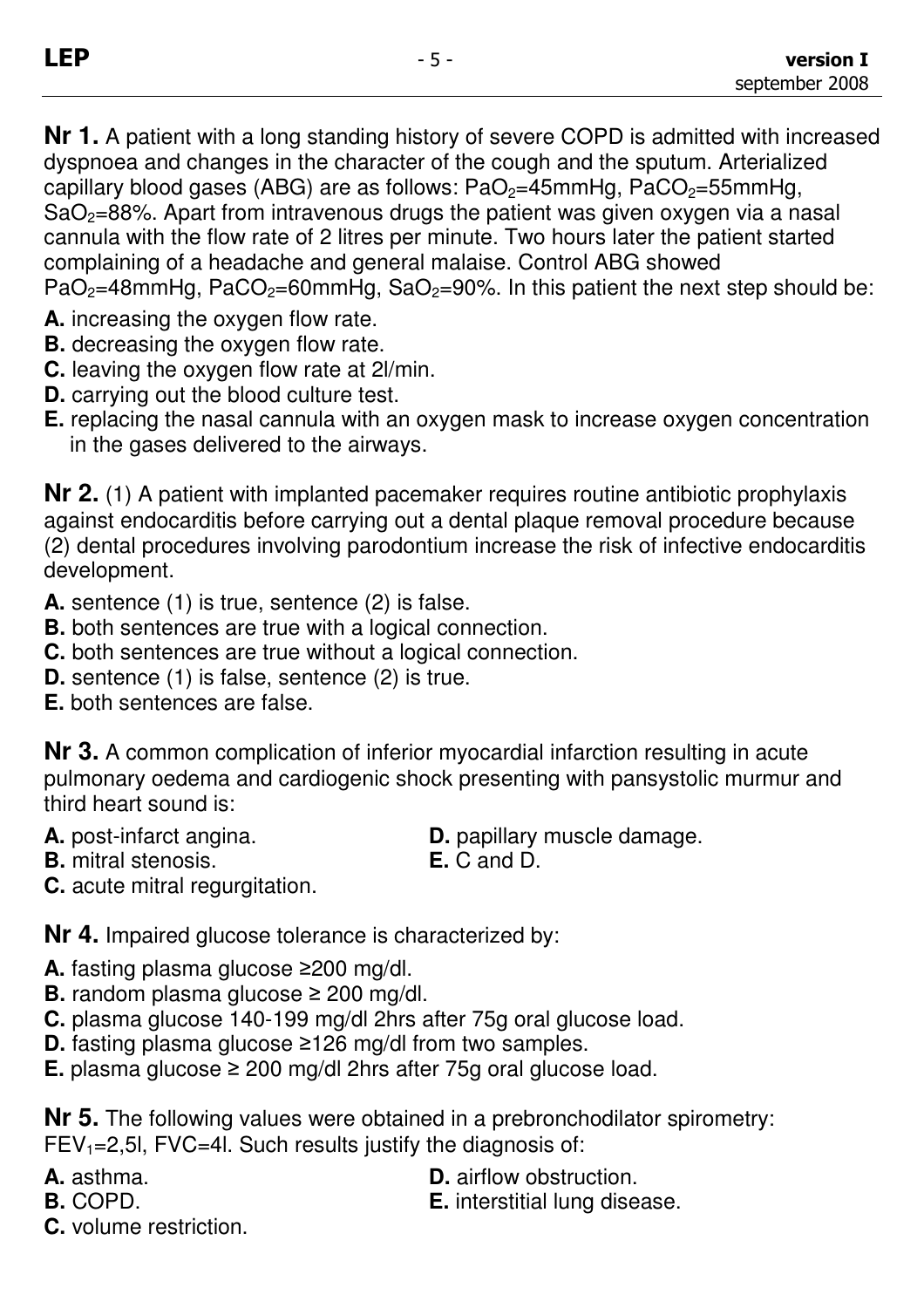**Nr 6.** The following parameters are included in the SCORE risk charts **except for**: **A.** waist circumference. **B.** gender. **C.** age. **D.** systolic blood pressure. **E.** smoking.

**Nr 7.** The four limb electrodes in a standard 12-lead electrocardiographic examination should be placed in the following order (B stands for black, R - red, G - green, Y- yellow):

**A.** B – left lower limb, R – left upper limb, G – right upper limb, Y – right lower limb.

- **B.** B left lower limb, R left upper limb, Y right upper limb, G right lower limb.
- **C.** B right lower limb, R left lower limb, Y right upper limb, G left upper limb.
- **D.** B right lower limb, R right upper limb, G left upper limb, Y left lower limb.
- **E.** B right lower limb, R right upper limb, Y left upper limb, G left lower limb.
- **Nr 8.** The following serology assay results:

HBs Ag (-) anti-HBc IgM (-) anti-HBc  $lgG (+)$ anti-HBs  $\lg G (+)$ indicate:

**A.** acute hepatitis C, early stage.

- **B.** acute hepatitis B, early stage.
- **C.** post-infection hepatitis B immunization.
- **D.** hepatitis B immunization without infection (vaccination against hepatitis B).
- **E.** acute hepatitis C, late stage.

**Nr 9.** The first choice treatment of acute bacterial bladder infection is:

**A.** trimethoprim-sulfamethoxazole. **D.** macrolide.<br>**B.** penicillin. **B.** penicillin.

**E.** vancomycin.

**C.** gentamicin.

**Nr 10.** Electrolyte and acid-base disorders observed in the 5th stage of chronic kidney disease are:

- **A.** hypophosphatemia and metabolic acidosis. **D.** hyperphosphatemia and metabolic
- **B.** hypophosphatemia and metabolic alkalosis. alkalosis.
- **C.** hyperphosphatemia and metabolic acidosis. **E.** all of the above are wrong.

**Nr 11.** Antihypertensive agents used to treat hypertension in pregnancy are:

- 1) methyldopa; 4) hydralazine;
	-
- 2) ACE inhibitors; 5) nitroprusside sodium.
- 3) angiotensin receptor blockers;

The correct answer is:

- **A.** 1,2,3. **B.** 1,3. **C.** 1,4. **D.** all. **E.** only 1.
-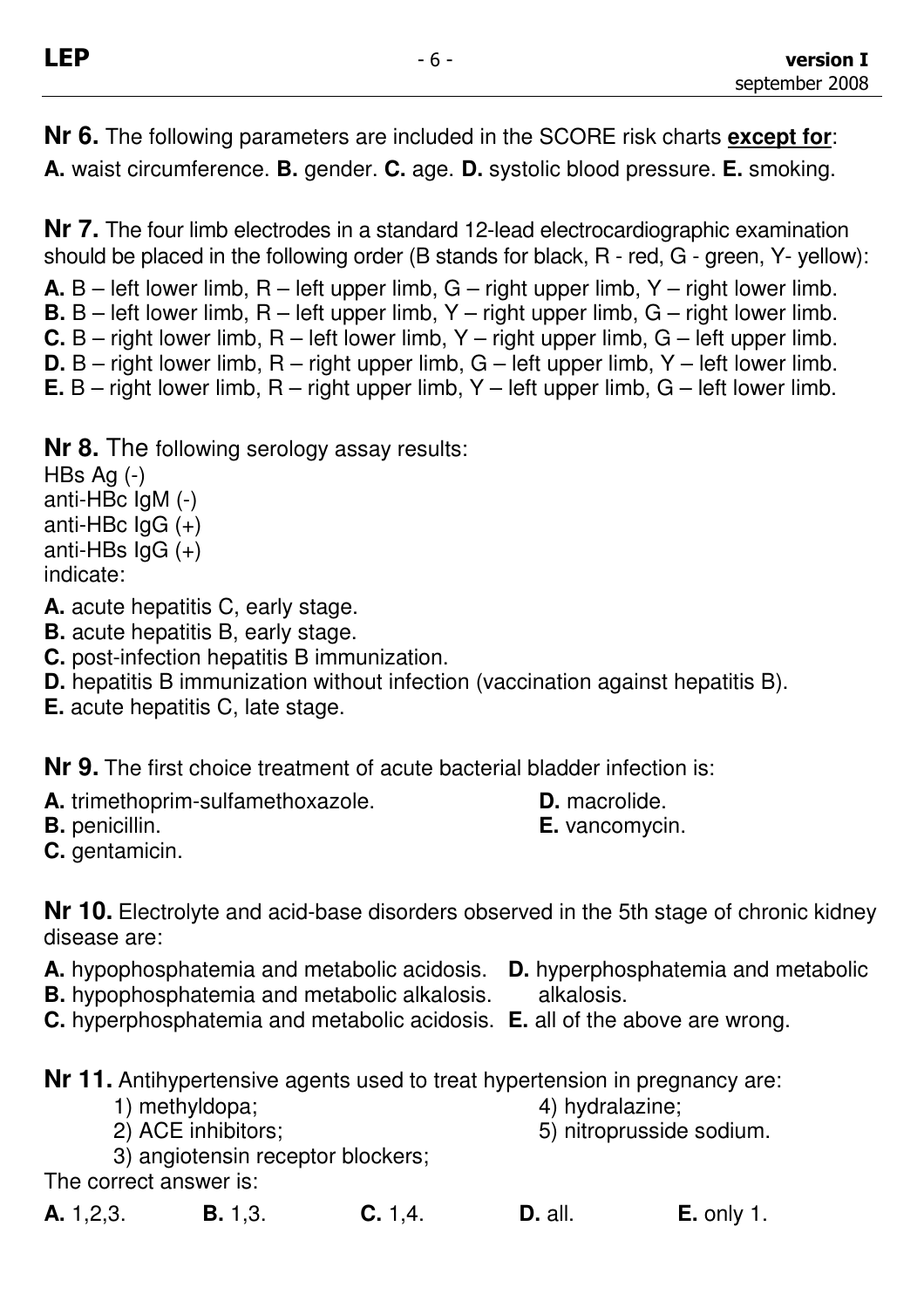**Nr 12.** Immediate electrical cardioversion in patients with WPW syndrome is indicated in the case of:

**A.** very fast heart rate (ventricular rhythm). **D.** each of the above.

**B.** documented several accessory pathways. **E.** none of the above.

**C.** hypokalemia.

**Nr 13.** Which method is recommended for detection of chronic changes in sacroiliac joints and spine in patients with ankylosing spondylitis?

**A.** CT. **B.** MRI. **C.** conventional radiography. **D.** densitometry. **E.** A or B.

**Nr 14.** Nitrates are **contraindicated** in patients with acute coronary syndrome in the case of:

**A.** systolic arterial pressure below 90 mmHg. **D.** A and B.

**B.** right ventricle infarction. **E.** A, B and C.

**C.** AV block.

**Nr 15.** A 56-year old male complains of strong pain, swelling, warmth and redness around the right toe. All the symptoms occurred early in the morning and made it difficult for him to walk. For a week the patient has had a pain in the left knee, where physical examination showed effusion. The laboratory results: CRP 25 mg/l, uric acid serum concentration: 4,5 mg/dl. Which of the following would be useful for confirmation of gout diagnosis?

- **A.** urate monosodium crystals presence in the synovial fluid.
- **B.** rapid response to colchicine trial.
- **C.** no improvement after NSAIDs (nonsteroidal drugs) in maximal doses.
- **D.** because of normal serum uric acid concentration in presented case diagnosis of gout is highly unlikely.
- **E.** A and B.

**Nr 16.** Which of the following is **false** with reference to Raynaud's phenomenon description?

- **A.** it consists in color changes: paleness, followed by cyanosis and then redness of the fingers (in hands and/or feet), lips or ears.
- **B.** it is painful.
- **C.** it occurs in stress or after exposure to cold.
- **D.** it may precede other symptoms of systemic scleroderma.
- **E.** one of the treatment methods is cryotherapy (local or general).

**Nr 17.** 43-year old female presented with pain in hands and feet, morning stiffness lasting two hours, constant feeling of fatigue and elevated temperature. The physical examination: showed swelling of wrist, metacarpophalangeal and proximal interphalangeal joints on both hands, tenderness in metatarsophalangeal joints in both feet. Laboratory findings: ESR 58 mm/h, Hgb 10,5 g/dl, rheumatoid factor negative, anti-cyclic citrullinated peptide antibodies 250 RU/ml (normal range up to 5 RU/ml). The most likely diagnosis in this case is:

- **A.** systemic lupus erythematosus (SLE). **D.** Still's disease.<br>**B.** erosive type of osteoarthritis. **E.** psoriatic arthrit
- 
- 
- **E.** psoriatic arthritis without psoriasis.

**C.** rheumatoid arthritis.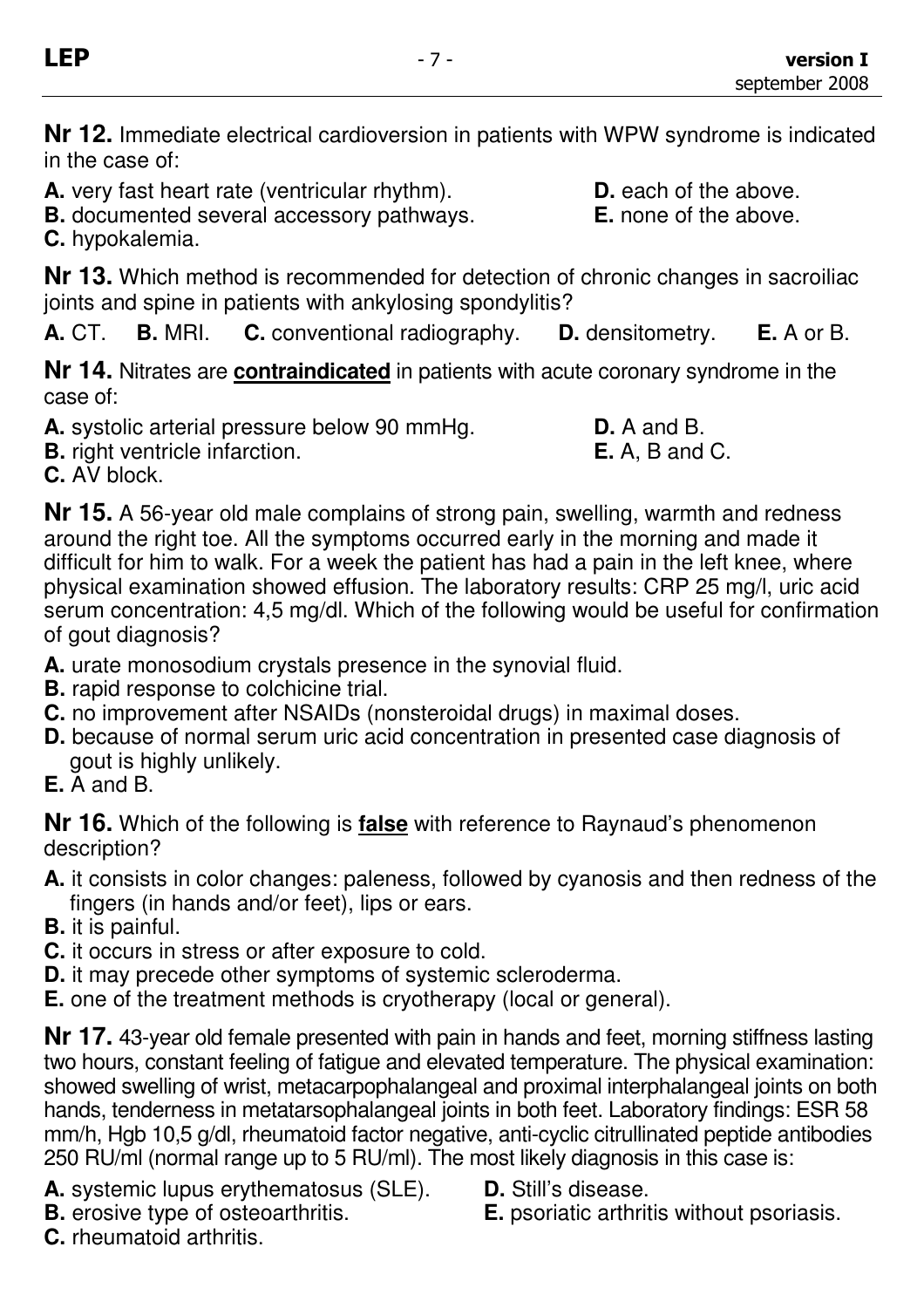**Nr 18.** Choose symptoms associated with *pneumothorax*:

|                    | 1) mediastinum shifted contralaterally; 4) diminished or absent breath sounds; |
|--------------------|--------------------------------------------------------------------------------|
| 2) hyperresonance; | 5) wheezes;                                                                    |
| 3) bradycardia;    | 6) cyanosis.                                                                   |

The correct answer is:

**A.** 1,2,3,5. **B.** 1,2,3,6. **C.** 2,3,4,6. **D.** 1,2,4,5. **E.** 1,2,4,6.

**Nr 19.** 50-year-old patient complains of: nocturia, ankle region edema particularly in the evenings, pain in the right subcostal area, worsening of physical activity tolerance. The **most probable** reason of his condition is:

- **A.** viral hepatitis C. **D.** hypertension.
- 
- **B.** hemochromatosis. **E.** chronic renal failure.
- **C.** right sided heart failure.

**Nr 20.** 46-year-old female patient complains of typical stenocardial chest pain that occurs at rest or after wakening up. It is usually accompanied by dyspnea and heart palpitations. Performed coronarography revealed no changes in the coronary arteries. The **most probable** reason of this condition is:

- 
- **B.** unstable cardiac angina. **E.** hiatus hernia.
- **C.** Prinzmetal's angina.
- A. stable cardiac angina. **D.** acute myocardial infarction.
	-

**Nr 21.** Which statement concerning the measurement of blood pressure is **false**?

- **A.** while using a mercury sphygmomanometer one should keep the manometer vertical and take all readings at eye level.
- **B.** if a patient has an obese arm one should use an appropriate larger cuff.
- **C.** if an adult patient is very thin (for example a patient with anorexia), a paediatric cuff may be necessary.
- **D.** if repeated measurements are needed wait at least 10 minutes between readings with the cuff fully deflated.
- **E.** a patient should be sitting.

**Nr 22.** A 30-year-old patient complains of chronic cough (lasting for 3 months), hemoptysis, 37˚C temperature in random measurements, 5 kg weight loss for the last month, fatigue. Which test will you order as first?

**A.** lung scintigraphy. **D.** spirometry.

**B.** microbiologic sputum analysis; **E.** tuberculosis skin test.

**C.** chest X-ray.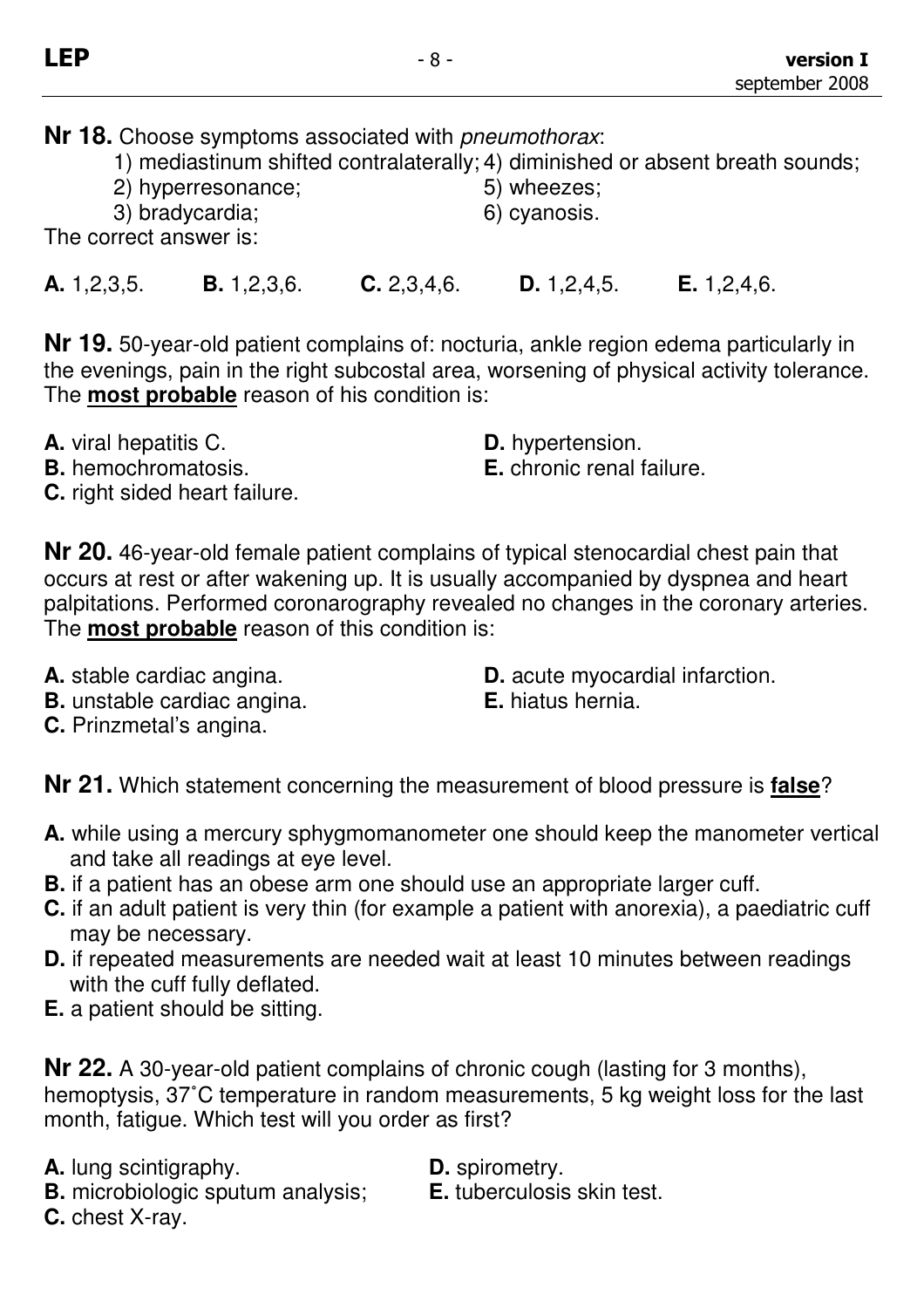**Nr 23.** A 35-year-old white woman enters the emergency room complaining of chest pain. The pain is episodic and usually lasts for 5-10 minutes. Sometimes it is related to exercise, but on other occasions, it occurs at rest. The pain does not radiate. The patient is nonsmoker and has no history of hypertension. Two other family members have died of heart disease, one at 50 and the other at 56. Physical examination shows the patient is in no acute distress. Her blood pressure is 120/70 mmHg and her pulse is 70. Examination of the precordium finds that the point of maximal impulse is forceful. There is a II/VI systolic ejection murmur heard along the left sternal border. The murmur increases in intensity when the patient stands up. The ECG shows non specific S-T segment and T-wave abnormalities. Which of the following is the most likely diagnosis?

**A.** innocent flow murmur. **D.** mitral stenosis.

- 
- **B.** aortic stenosis. **E.** pulmonic stenosis.
- **C.** hypertrophic cardiomiopathy.

**Nr 24.** Which of the following procedures would be best to use when diagnosing the above patient?

- **A.** chest x-ray. **D.** echocardiography.
- **B.** cardiac catheterization. **E.** myocardial biopsy.
- **C.** tallium scanning.

**Nr 25.** Match the following physical or laboratory finding with the appropriate valve lesion:

- a) aortic stenosis; 1) harsh murmur transmitted to the carotids;
- b) aortic regurgitation; 2) loud S1;
- c) mitral stenosis; 3) apical holosystolic murmur with radiation to the axilla;
- d) mitral regurgitation; 4) Marfanoid body habitus.

The correct answer is:

**A.** a3,b1,c4,d2. **B.** a3,b2,c1,d4. **C.** a1,b4,c2,d3. **D.** a3,b1,c2,d4. **E.** a2,b4,c1,d3.

**Nr 26.** ECG curve presents:



**A.** lateral wall acute infarction. **D.** right ventricular hypertrophy.

**B.** anterolateral wall infarction. **E.** left bundle branch block.

**C.** left ventricular hypertrophy.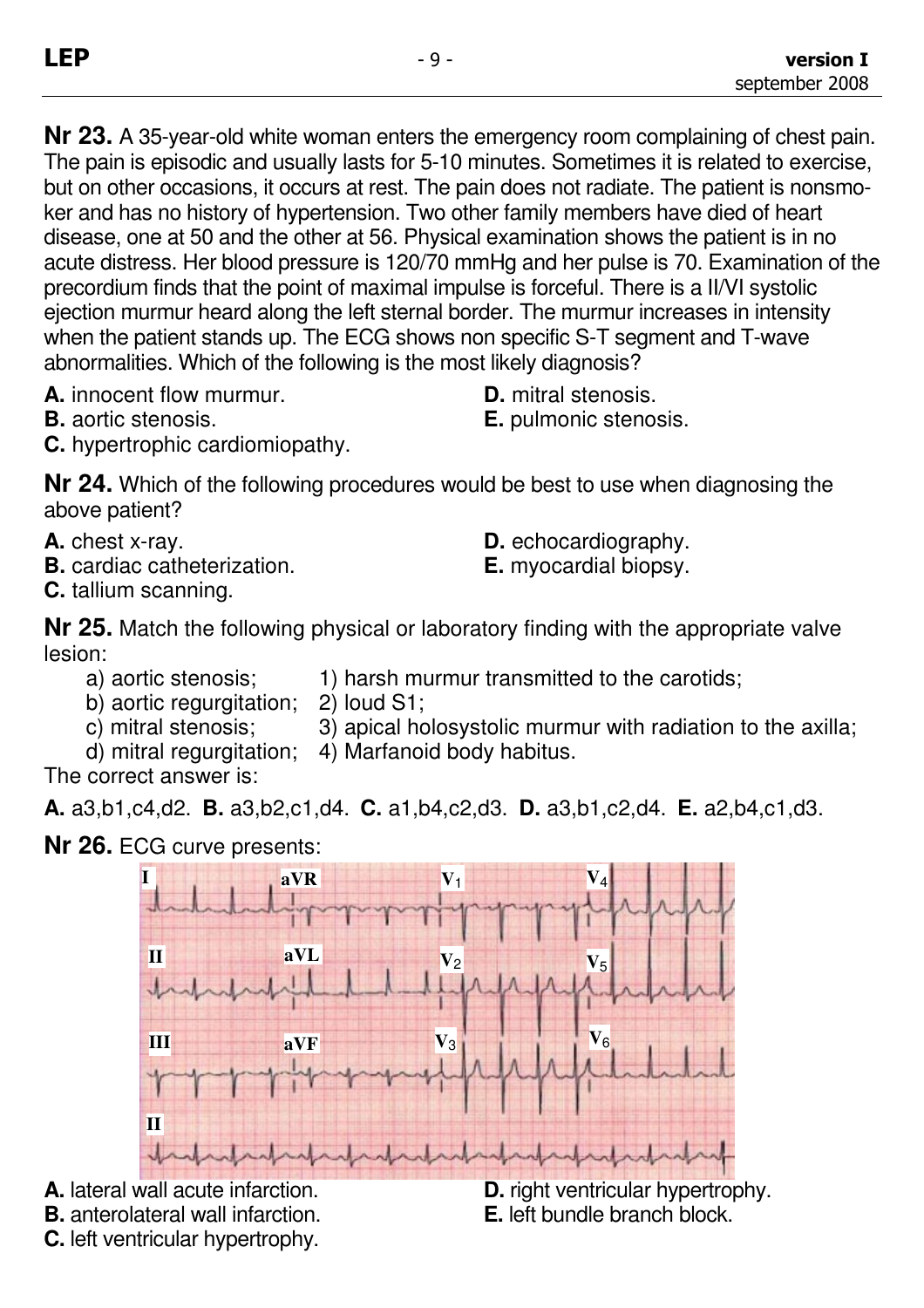**Nr 27.** Which of the following characterizes the nephrotic syndrome:

- 
- 2) hypoalbuminemia; 5) hyperlipidemia;
- 1) edema;  $\qquad \qquad$  4) proteinuria (>3.5g/day);
	-
- 3) hematuria; 6) proteinuria (>2.0g/day).

The correct answer is:

**A.** 1,3,4,6. **B.** 1,2,4,5. **C.** 2,3,4. **D.** 1,2,5,6. **E.** 1,2,6.

**Nr 28.** /1/Glicocorticosteroids are the most important group of drugs causing gastric and duodenal ulcers, for /2/it has been proven that concomitant treatment using glicocorticosteroids and non-steroid anti-inflammatory drugs at the same time can increase the risk of ulcerative disease by about fifteenth times.

**A.** both sentences are true and logically related. **D.** the first sentence is false,

**B.** both sentences are true but not logically related. the second is true.

**C.** the first sentence is true, the second false. **E.** both sentences are false.

**Nr 29.** The risk of gastric cancer increases in patients with:

- **A.** gastric adenomatous polyps.
- **B.** gastritis coexisting with Helicobacter pylori infection.
- **C.** Menetriere's disease.
- **D.** after partial gastric resection.
- **E.** all the above.

**Nr 30.** In an 18-year-old patient with chronic diarrhea and syderopenic anemia a jejunal biopsy has been performed, which revealed atrophy of villi and lymphocytes infiltration in lamina propria of the mucosa. In this patient we can suspect:

- **A.** intestinal lipodystrophy. **D.** Crohn's disease.
- **C.** after antibiotic therapy diarrhea.
- 

**B.** lactase deficit. **E.** gluten enteropathy.

**Nr 31.** A 30-year-old cachectic patient has been admitted to the hospital with small intestinal occlusion. One year ago he had a partial resection of ileum terminale. He suffered from perianal fistulas, anaemia and erythema nodosum. The **most probable** diagnosis in this patient is:

- **A.** small intestine cancer. **D.** Crohn's disease.
- **B.** Whipple's disease. **E.** ulcerative colitis.
- 

**C.** Giardia lamblia infection.

**Nr 32.** /1/ Most patients with non-symptomatic cholecystolithiasis will suffer from the disease complications during their life, /2/ therefore, in every patients with cholecystolithiasis cholecystectomy should be considered.

- **A.** both sentences are true and logically related.
- **B.** both sentences are true but not logically related.
- **C.** the first sentence is true, the second false.
- **D.** the first sentence is false, the second is true.
- **E.** both sentences are false.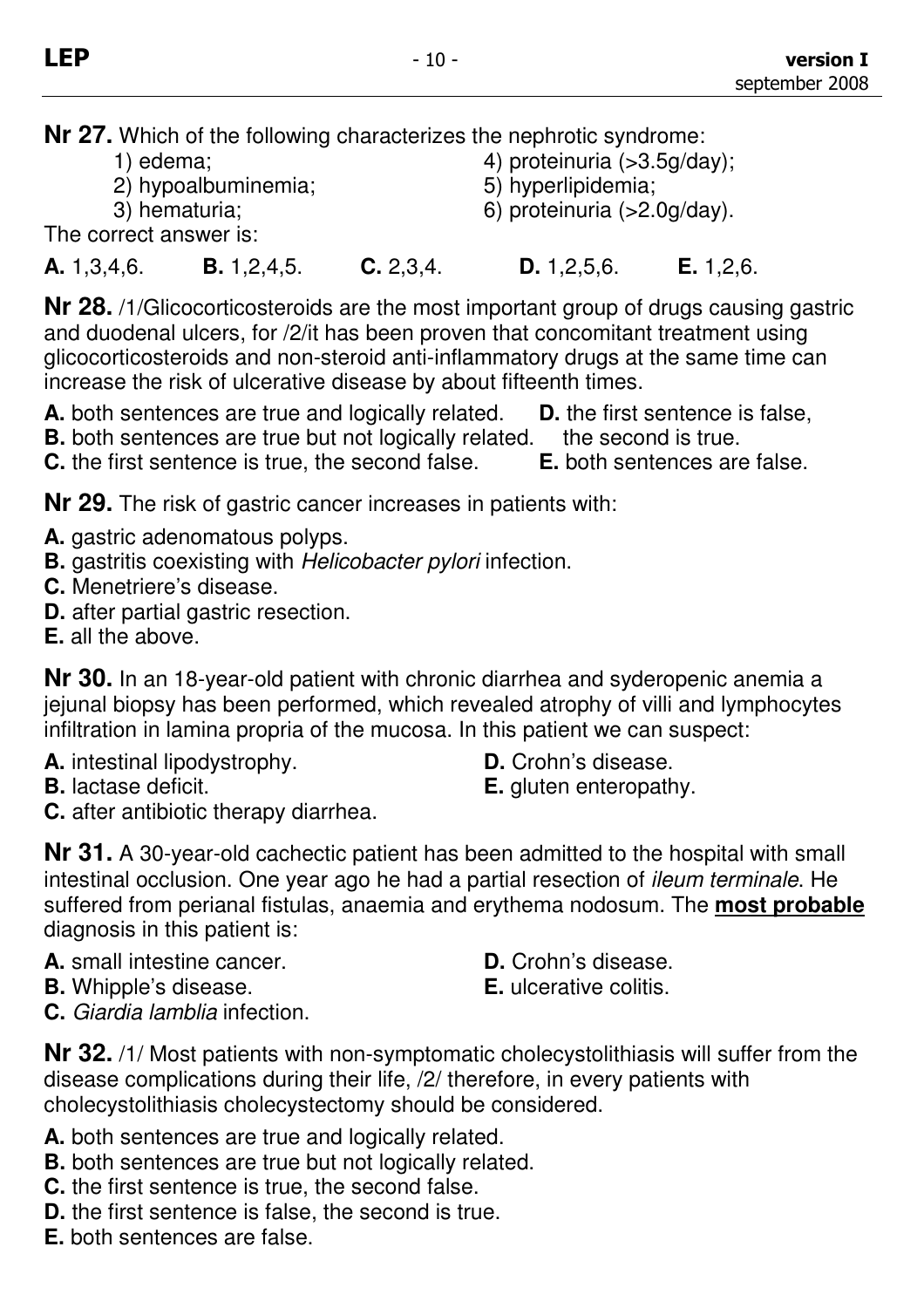- **Nr 33.** Metastatic tumors in the liver are:
- **A.** less frequent than primary hepatocellular carcinoma. **D.** B and C.
- **B.** mostly of colorectal cancer origin. **E.** A, B and C.

**C.** supplied with blood from portal system vessels.

**Nr 34.** According to current knowledge population-oriented screening programmes are justified in early detection of:

- 1) breast cancer;  $\qquad \qquad$  4) colorectal cancer;
- 2) lung cancer; 6) stomach cancer.

3) cervical cancer;

The correct answer is:

**A.** 1 and 2. **B.** 1,3 and 5. **C.** 2,3 and 4. **D.** 1,3 and 4. **E.** 1,2,3 and 4.

**Nr 35.** Among the neoplasms listed below the most frequently observed one in acquired immunodeficiency syndrome (AIDS) is:

- **A.** Kaposi sarcoma. **D.** Ewing sarcoma.
- 
- **C.** lung cancer.

**Nr 36.** Normal findings on conventional chest radiography in a 65-year-old male patient (history – cigarette smoking for 45 years) presenting with general weakness and dyspnea as well as shoulder pain do not exclude lung cancer, because malignant process may be situated in the area of limited access for radiography. The statements presented are:

- **A.** both true with causal association. **D.** first true, second false.
- **B.** both true without causal association. **E.** both false.
- **C.** first false, second true.

**Nr 37.** In adult males anterior hypopituarism **does not** cause:

- 
- 
- **A.** hypothyroidism. **D.** reduced secretion of cortisol.
- **B.** infertility. **B. E.** reduced secretion of aldosterone.
- **C.** reduced secretion of TSH

**Nr 38.** Mark **the least typical** symptom of thyrotoxicosis:

- 
- 

**A.** sweating. **D.** constipation.

- **B.** weight loss. **E.** menstrual irregularity.
- **C.** tachycardia.

**Nr 39.** Which of the following referring to thyroid nodules is correct?

- **A.** they are more frequent in males.
- **B.** they are less common in iodine-deficient areas.
- **C.** they usually occur in euthyroid patients.
- **D.** the risk of malignancy of the nodule is not related to the size of the nodule.
- **E.** the risk of malignancy of the nodule is not related to the patient's age.

**B.** melanoma. **E.** plasmocytic myeloma.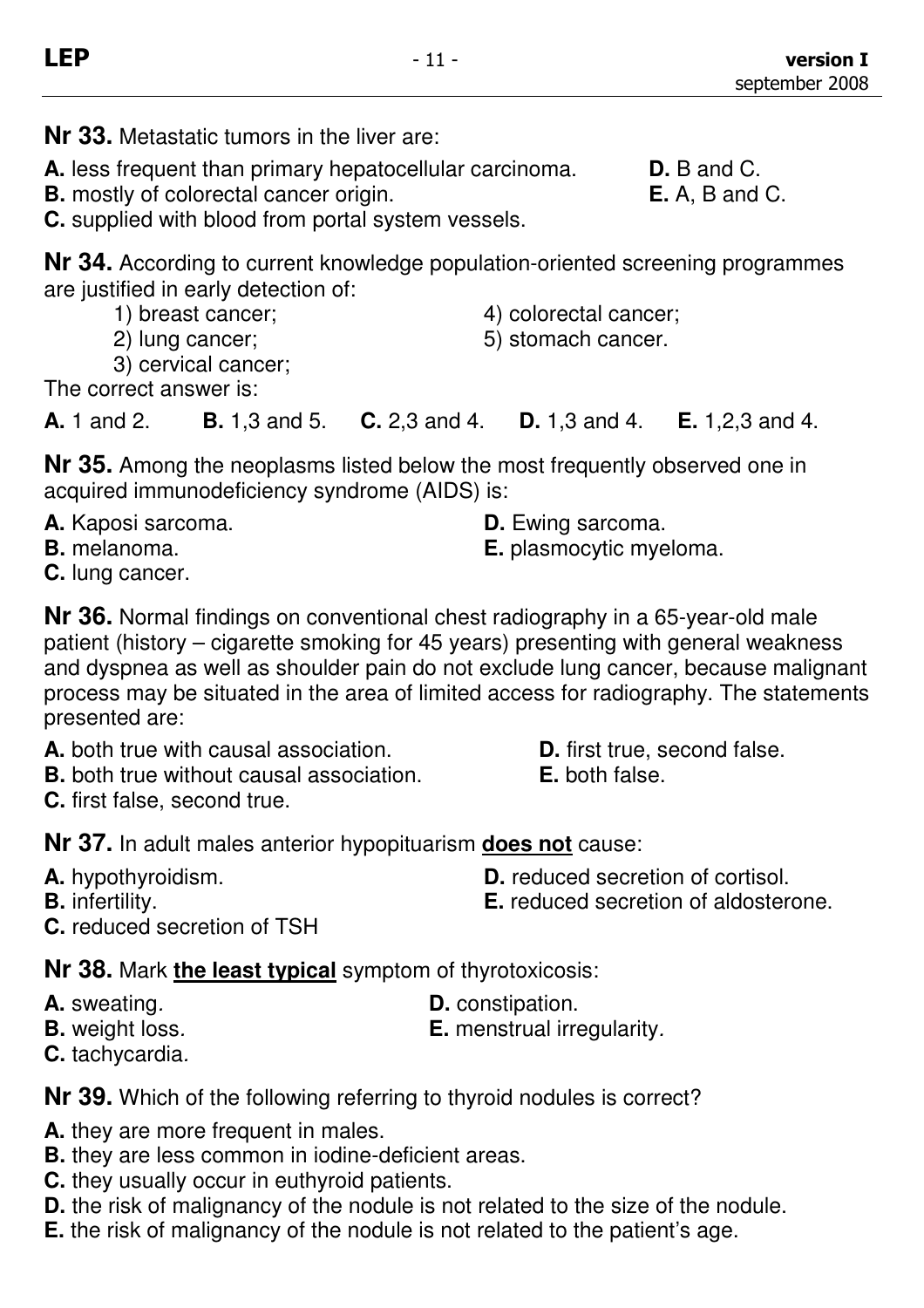**Nr 40.** A 6-year-old boy presents the following symptoms: fever for the last few days, rhinitis, erythema across the cheeks, "lace-like" rashes on the arms, legs, torso, and back. In laboratory results you observe: leukopenia , lymphocytosis, mild eosinophilia. The symptoms mentioned above are typical for:

- **A.** Parvovirus B 19. **D.** Chicken-pox virus.
- **B.** Epstein- Barr virus. **E.** Rubeola.
- **C.** Cytomegalovirus.

**Nr 41.** In the hospital ward you recognize oxyuriasis. Which of the following drugs can you prescribe?

|                        | 1) mebendazole;<br>2) albendazole;<br>3) amoxicillin; |             | 4) erythromycin;<br>5) pyrantel. |         |
|------------------------|-------------------------------------------------------|-------------|----------------------------------|---------|
| The correct answer is: |                                                       |             |                                  |         |
| A. 1,3,5.              | <b>B.</b> 1,2,5.                                      | C. 3, 4, 5. | D. 1, 4, 5.                      | E. 4.5. |

**Nr 42.** Which of the mentioned below is **not a sign** of tetany?

1) Chwostek's; 2) Stellwag's; 3) Trousseau's; 4) Lust's; 5) Oppenheim's. The correct answer is:

**A.** 1,5. **B.** 2,5. **C.** 3,4. **D.** 4,5. **E.** 3,4,5.

**Nr 43.** Malformations connected with Wilms' tumour are:

- 1) kidneys hypoplasia, double kidney, horseshoe kidney, hypospadias;
- 2) Hemihyperplasia, aniridia, bone and joints malformations, circulatory system diseases;
- 3) CNS malformations, spina bifida, hypoplasia of the liver;
- 4) acute lymphoblastic leukemia, cancers, lymphoma;

5) Hepatoblastoma, retinoblastoma, bone tumours, cancers.

The correct answer is:

**A.** 1,2. **B.** 2,4. **C.** 3,5. **D.** 1,4. **E.** 1,5.

**Nr 44.** Choose the right description of Ewing's sarcoma:

1) more common in females, during their pre-school years, more often in black race;

2) more common in males, teenagers, rarely in black race;

- 3) is an undifferentiated tumour;
- 4) the invasion of the soft tissues and the spreading of the tumour proceed slowly;

5) the invasion of the soft tissues and the spreading of the tumour proceed fast.

The correct answer is:

**A.** 1,3,4. **B.** 2,3,5. **C.** 2,3,4. **D.** 1,2,4. **E.** 1,5.

**Nr 45.** The **rarest** type of leukemia among children is:

| A. CML.<br>D. MDS.<br><b>B.</b> AML.<br><b>C.</b> ALL. | E. CLL. |
|--------------------------------------------------------|---------|
|--------------------------------------------------------|---------|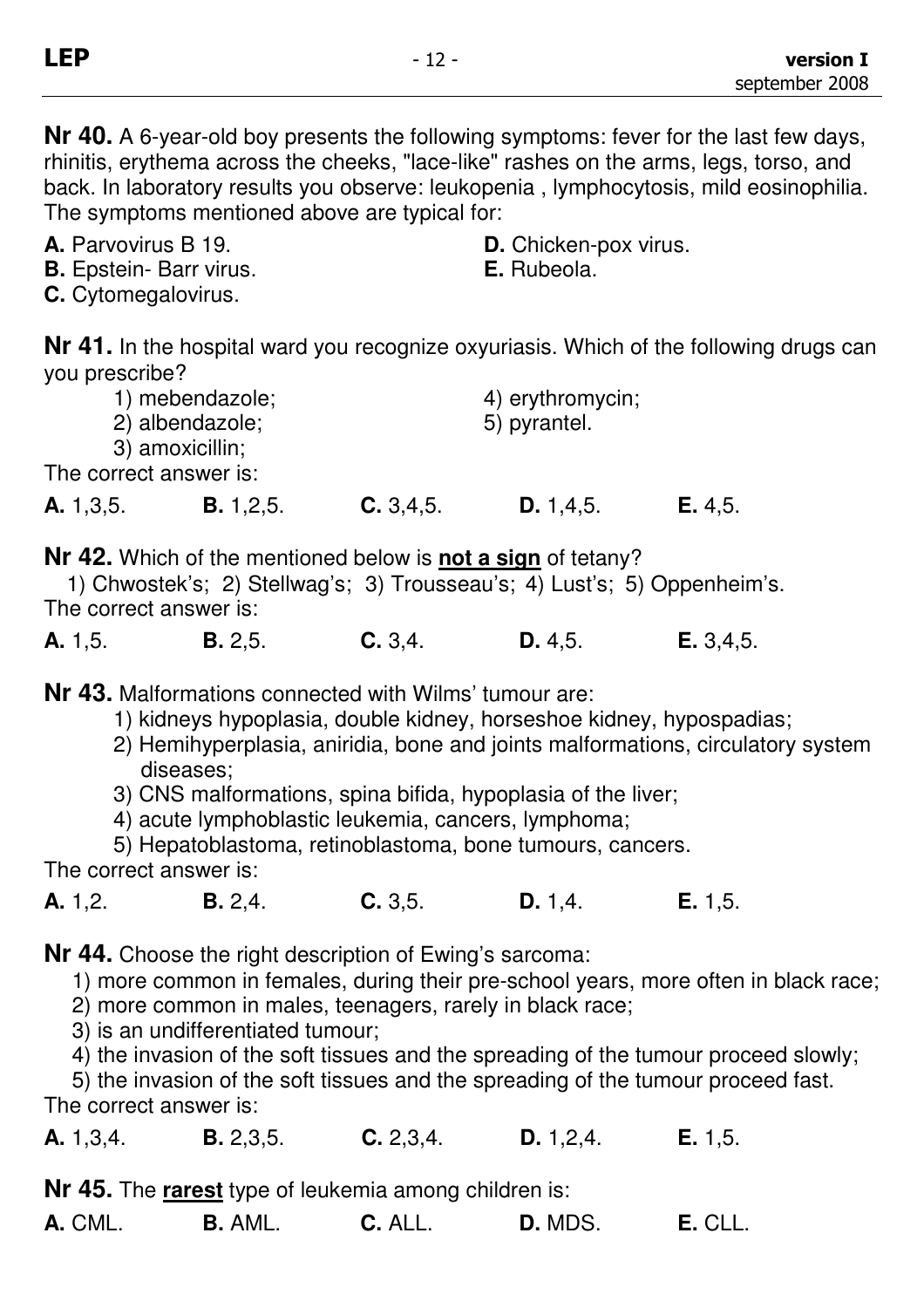**Nr 46.** The infant whose breastfeeding mother took Vit. D3 in the last trimester of pregnancy:

**A.** should be given 400 j.m./24h Vit. D<sub>3</sub> per day starting from his birthday.

**B.** should be given 400 j.m./24h Vit. D<sub>3</sub> per day starting from the third week of his life.

**C.** should be given 800 j.m./24h Vit. D<sub>3</sub> per day starting from his birthday.

**D.** does not require supplementation of Vit. D<sub>3</sub>.

**E.** requires supplementation of Vit.  $D_3$  starting from the third month of his life.

**Nr 47.** Non-pharmacological treatment of hypertension in children includes:

**A.** body mass normalization. **D.** reduction of the consumption of saturated fatty acids.

**B.** salt restricted diet. **E.** all of the above.

**C.** physical activity.

**Nr 48.** The utter **contraindication** for living culture vaccination is:

- **A.** immunosuppressive therapy. **D.** Down syndrome.
	-
- **B.** diabetes. **E.** splenectomy.
- **C.** premature birth.

**Nr 49.** An 18-year-old girl reports to the Family doctor, complaining of a few day fever reaching 39°C and a pain in the neck. Medical examination shows: pharyngitis and enlarged neck lymph nodes. Laboratory results: higher CRP activity, leukocytosis, atypical lymphocytes. The most probable diagnosis is:

- **A.** acute lymphoblastic leukemia. **D.** infectious mononucleosis.
	-
- **B.** Hodgkin's lymphoma. **E.** scarlet fever.
	-

**C.** diphtheria.

**Nr 50.** The vaccination against tuberculosis is done once in newborn period without another revaccination, because next vaccinations do not protect against primary infections such as: lungs tuberculosis, reactivation of the latent infection.

**A.** both sentences are true and there is a cause-and-effect relationship between them.

**C.** both sentences are true and there is no cause-and-effect relationship between them. **C.** both sentences are false.

- 
- **D.** the first sentence is true, the second one is false.
- **E.** the first sentence is false, the second one is true.

**Nr 51.** Which of the following symptoms can suggest adrenocortical insufficiency?

- **A.** hypoglycaemia, hyponatraemia, hypokalaemia, hyperchloraemia, metabolic alkalosis.
- **B.** hypoglycaemia, hyponatraemia, hyperkalaemia, hyperchloraemia, metabolic acidosis.
- **C.** hypoglycaemia, hypernatraemia, hypokalaemia, hyperchloraemia, metabolic alkalosis.
- **D.** hyperglycaemia, hyponatraemia, hypokalaemia, hyperchloraemia, respiratory alkalosis.
- **E.** hypoglycaemia, hyponatraemia, hyperkalaemia, hypochloraemia, metabolic acidosis.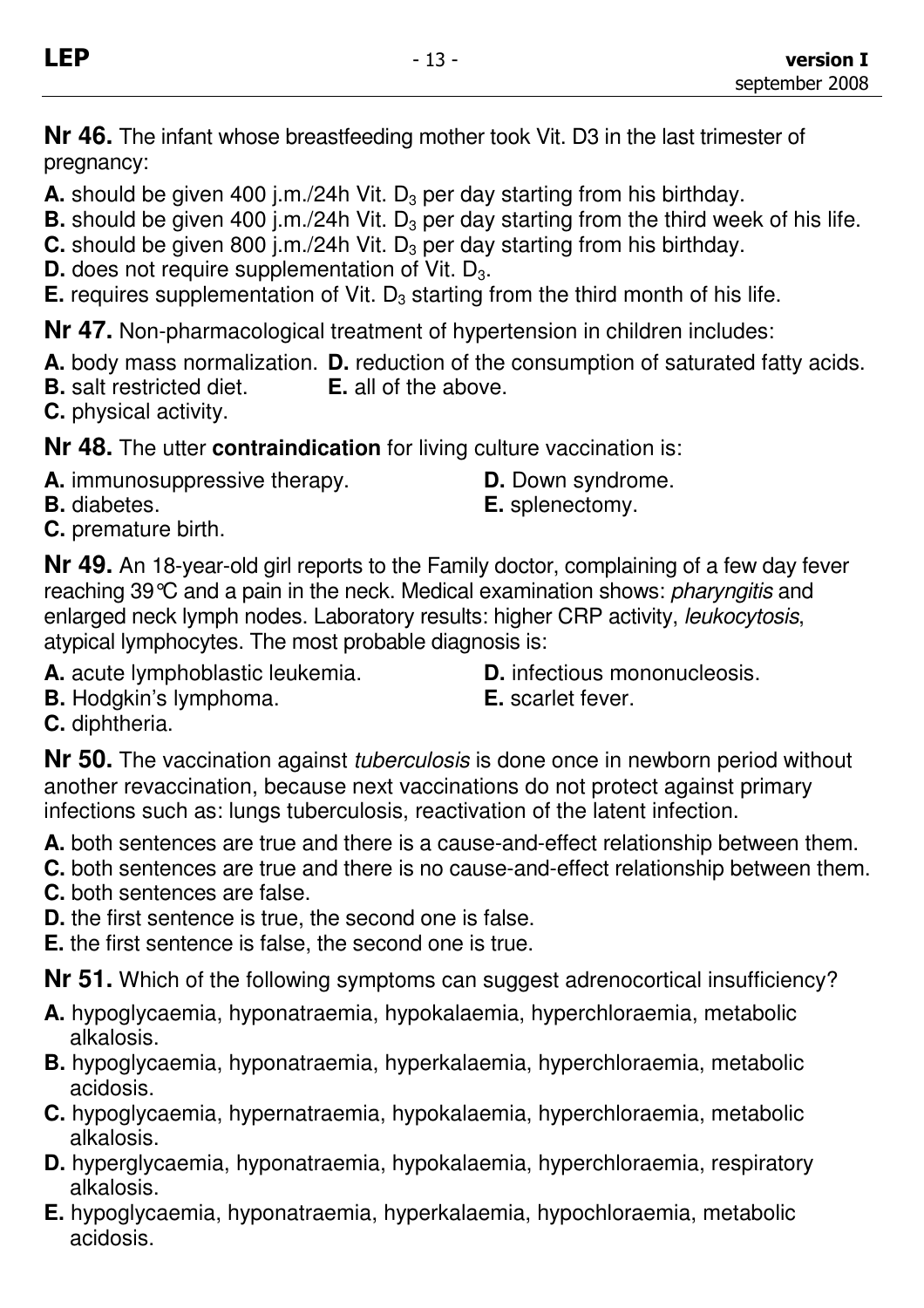**Nr 52.** A 2-year-old child, so far healthy, swallowed unknown number of Furosemide tablets. The child appears very weak with the limited contact with the surrounding. Which of the mentioned below symptoms are **unlikely** to be observed in this patient? 1) excessive sweating; excessive sweating; excessive sweating; and the state of the state of the state of the state of the state of the state of the state of the state of the state of the state of the state of the state of 2) pulmonary oedema;  $\qquad \qquad$  5) cardiac arrhythmia. 3) skin hyperaemia and reddening of the whole body;

The correct answer is:

**A.** 1,2,3,5. **B.** 1,2,3. **C.** 2,4,5. **D.** 2,4. **E.** 3,5.

**Nr 53.** Which of the following groups of pharmacotherapeutic agents predispose to secondary hyperlipidemia?

- 
- 2) thiazide diuretics; 5) corticosteroids.

1) beta-blockers; 4) fibric acid derivatives (fibrates);

3) oral estrogens; The correct answer is:

**A.** 1,2,4,5. **B.** 1,2,3,5. **C.** 1,3,4,5. **D.** 2,3,4. **E.** all of them.

**Nr 54.** Which of the following situations **is not** an indication for karyotype analysis?

- **A.** mental retardation of unknown cause.
- **B.** mental retardation and dysmorphic features.
- **C.** a child with clinically apparent features of Down's syndrome.
- **D.** a newborn with isolated cleft of secondary palate.

**E.** a couple with recurrent miscarriages.

**Nr 55.** A six-month-old girl has been suffering from recurrent pulmonary infections for three months, with bronchial obturation with wheezing and persistent cough. In spite of good appetite the child shows weight deficiency. Neonatal history reveals prolonged cholestatic jaundice. Which disease should be considered in preliminary diagnosis?

- **A.** alpha 1 antitrypsine deficiency. **D.** cystic fibrosis.
- 
- **C.** idiopathic pulmonary fibrosis.

**Nr 56.** Parents are coming to the outpatient department with eighteen-month-old child suffering from fever of 39 °C for 5 days. On physical exam the child presents: non purulent conjunctivitis, dry and cracked lips, red pharynx. Submandibular lymph nodes are enlarged above 1,5 cm. This clinical picture is typical of:

- **A.** erythema infectiosum. **D.** rubella.
- **B.** Kawasaki disease. **E.** mononucleosis.
- **C.** exanthema subitum.

**Nr 57.** The diagnostic hallmark of Juvenile Chronic Arthritis of systemic onset is:

**A.** multiple small joints involvement with joints deformations.

- **B.** bilateral uveitis.
- **C.** hectic fever of quotidian pattern.
- **D.** all the above.
- **E.** none of the above.

**B.** congenital bronchiectases. **E.** pulmonary hemosiderosis.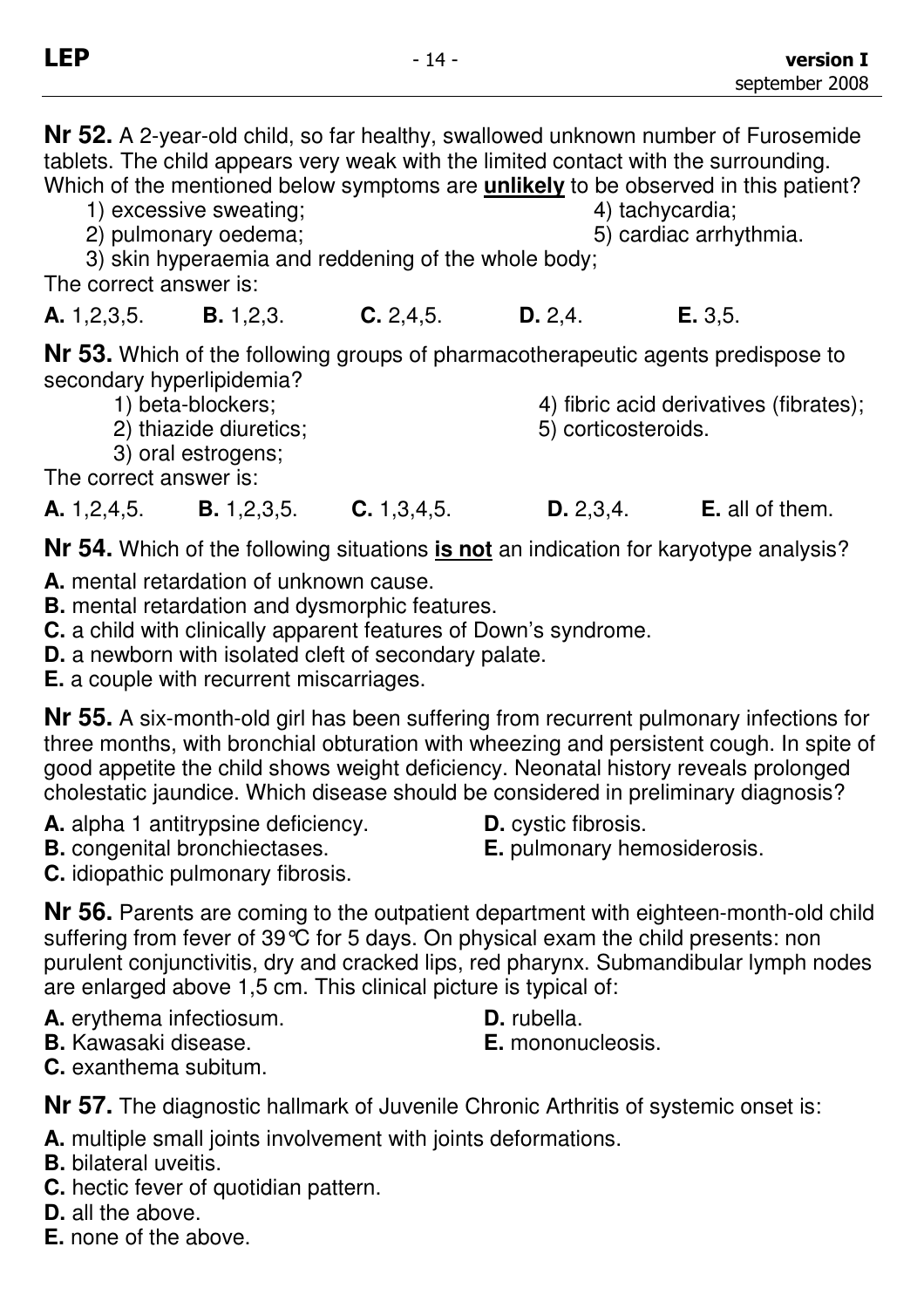5) aminophyllinum.

**Nr 58.** In severe exacerbation of bronchial asthma the basic treatments are:

- 1) beta<sub>2</sub>-mimetics in inhalation;  $\begin{array}{c} 4 \text{} \\ 5 \text{)}$  aminophyllinum.
	-
- 3) corticosteroids i.v.;

The correct answer is:

**A.** 1,2,3. **B.** 1,2,5. **C.** 2,3,4. **D.** 1,2,3,5. **E.** all of them.

**Nr 59.** Primary immunodeficiency syndrom must be suspected in the case of:

- 1) 2 or more pneumonia cases a year;
- 2) primary immunodeficiency in the siblings;
- 3) 3 upper respiratory tract infections a year;
- 4) 2 or more acute sinusitis cases a year;
- 5) 1 arthritis a year.

The correct answer is:

**A.** 1,2,3. **B.** 1,2,4. **C.** 1,2,5. **D.** only 1. **E.** all of them.

**Nr 60.** Which of these symptoms can occur in anaphylactic shock:

1) hypotonia; 2) urticaria; 3) dyspnoe; 4) tachycardia; 5) vomiting. The correct answer is:

**A.** 1,2,3. **B.** 1,2,4. **C.** 1,2,5. **D.** 1,2,3,4. **E.** all of them.

**Nr 61.** In the course of cystic fibrosis the following symptoms may occur:

1) diabetes; 2) infertility; 3) osteoporosis; 4) pancreatitis; 5) liver cirrhosis. The correct answer is:

**A.** 1,2,3. **B.** 1,2,4. **C.** 1,2,5. **D.** 1,2,3,4. **E.** all of them.

**Nr 62.** The first choice treatment in croup is:

| A. antibiotic.                 | <b>D.</b> mucolytic.                          |
|--------------------------------|-----------------------------------------------|
| <b>B.</b> antiviral treatment. | <b>E.</b> inhaled beta <sub>2</sub> -mimetic. |

**C.** systemic corticosteroid.

**Nr 63.** A child 4 y.o. arrives to the doctor's office with the following complaints: recurrent respiratory tract infections, snoring and a hearing defect. In a physical examination: pale skin, breathing through the mouth, discharge from the nose and a bite defect. The **most probable** diagnosis is:

- **A.** chronic sinusitis. **D.** tonsils hypertrophy.
- **B.** chronic rhinitis. **E.** chronic otitis media.
- **C.** adenoid hypertrophy.

**Nr 64.** The diagnosis of giant cell osteosarcoma is based on:

- 
- **B.** histopathology of the tumour bioptate.
	-
- **A.** radiography. **D.** magnetic resonance imaging (MRI).<br>**B.** histopathology of the tumour bioptate. **E.** physical examination.
	-

**C.** CT-scan.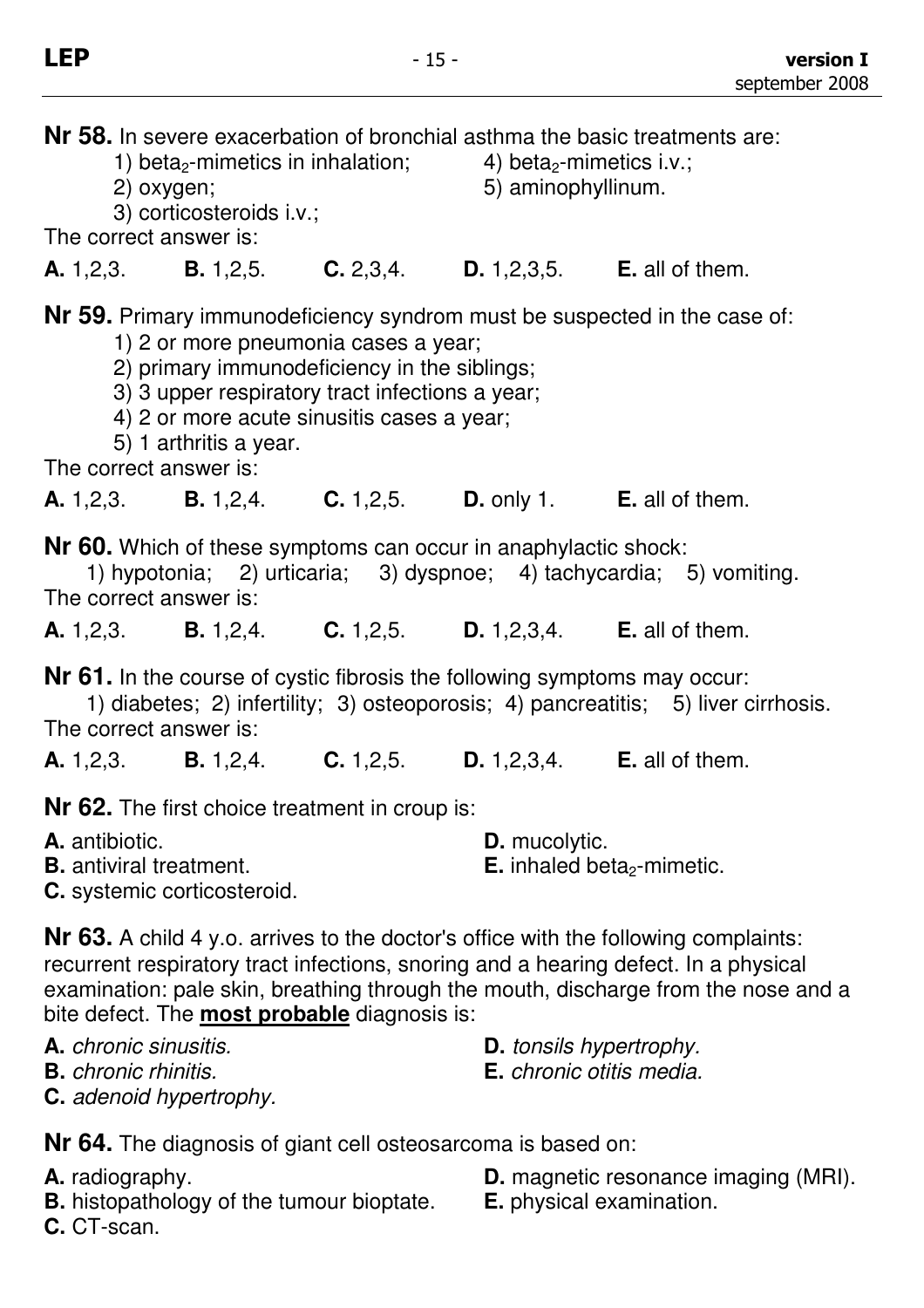**Nr 65.** Which of the following examinations has the highest diagnostic value in nephroblastoma?

- **A.** ultrasonography with measuring 3 dimensions of the tumour + alternatively CT-scan.
- **B.** evaluation of urine metoxycatecholamines.
- **C.** evaluation of neoplastic markers.
- **D.** bone scyntygraphy.
- **E.** chest X-ray.

**Nr 66.** The characteristic features of bone malignant neoplasms comprise:

- 1) osteoscarcoma spur (Codman's triangle);
- 2) periosteal lesion (breaking the continuity of periosteum);
- 3) bone ectasia;
- 4) bone destruction lesion;
- 5) periosteal reactions;
- 6) tumour in soft tissues.

The correct answer is:

|  | A. 1, 2, 3. | <b>B.</b> $1,2$ . | <b>C.</b> all of them. | D. 4, 5. | $E.$ only 6. |
|--|-------------|-------------------|------------------------|----------|--------------|
|--|-------------|-------------------|------------------------|----------|--------------|

**Nr 67.** The gold standard in the diagnosis of food allergy is:

- **A.** evaluation of skin tests.
- **B.** concentration of specific IgE.
- **C.** food elimination and provocation (challenge) testing.
- **D.** evaluation of protein loss in stools.
- **E.** gastroscopy with biopsies.

**Nr 68.** The treatment of food allergy includes:

- 1) elimination of certain food or the compound responsible for allergy;
- 2) replacing cow's milk with goat's milk;
- 3) using low-grade protein hydrolysates;
- 4) using high-grade casein and whey hydrolysates (hypoallergic);
- 5) total parenteral nutrition.

The correct answer is:

**A.** 1,2,3. **B.** 1,4. **C.** 2,3. **D.** 1,5. **E.** all of them.

**Nr 69.** "Open surgical debridgement" – the operative method, which consists of several scheduled repeated laparotomies connected with necrectomy, debridement and lavage is the golden standard in:

- **A.** mechanical ileus. **D.** pancreatic cancer.<br>**B.** acute necrotic pancreatitis. **E.** acute appendicitis. **B.** acute necrotic pancreatitis.
- -

**C.** chronic pancreatitis.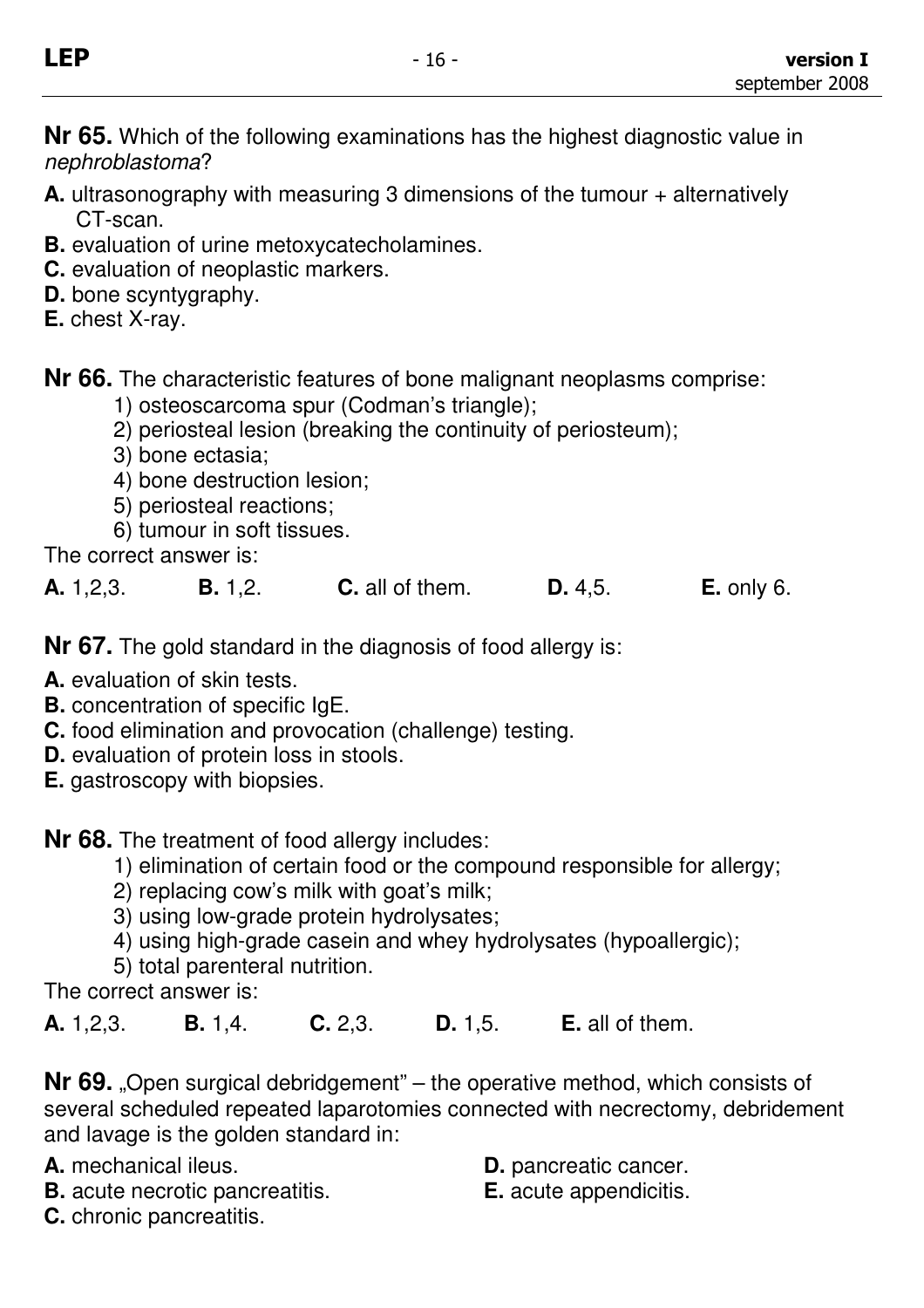**Nr 70.** An 8 month-old girl has been suffering from sharp attacks of uneasiness and cry for 4 hours. During the attacks she raises her legs upwards. Between the episodes the infant is apathetic, sleepy and pale. She vomited several times and expelled one stool looking like "raspberry jelly". On physical exam flatulence and a mass in right upper quadrant were found. On rectal exam small amounts of blood and mucus were found. Radiograms revealed asymmetric bowel gases and fluid levels. In ultrasound a "sign of a shield" was seen. What's the **most probable** diagnosis?

- 
- 
- **A.** acute appendicitis. **D.** acute Meckel's diverticulum inflammation.

**B.** incarcerated umbilical hernia. **E.** acute mesenterial lymphadenitis.

**C.** intestinal invagination.

**Nr 71.** In a patient with cholecystolithiasis and choledocholithiasis the correct combination of treatment is:

- **A.** only endoscopic removal of the deposits.
- **B.** laparoscopic cholecystectomy and after a few days endoscopic removal of the deposits.
- **C.** endoscopic removal of the deposits and after a few days laparoscopic cholecystectomy.
- **D.** only laparoscopic cholecystectomy.
- **E.** only open cholecystectomy.

**Nr 72.** In a patient with paroxysmal atrial fibrillation there was a sudden cooling, livedo and weakness of lower limb. There was no previous lower limb ischemia. Taking into consideration the most probable reason the best treatment is:

- **A.** vasodilatation drugs.
- **B.** intra-arterial heparin administration (to femoral artery).
- **C.** intra-arterial streptokinase administration (to femoral artery).
- **D.** intra-arterial tissue plasminogen activator administration (to femoral artery).

**E.** lower-limb arteries embolectomy.

**Nr 73.** In the case of surgeon's intraoperative injury the proper behavior is:

- 1) HIV and HCV examination in the surgeon;
- 2) HIV and HCV examination in the patient;
- 3) in every case surgeon's anti-retrovirus treatment.

The correct answer is:

**A.** only 1. **B.** only 2. **C.** 1,2. **D.** 2,3. **E.** 1,2,3.

**Nr 74.** The drainage of the pleural cavity for fluid evacuation should be made in:

- **A.** 3rd 4th intercostal space in posterior axillary line.
- **B.** 5th 6th intercostal space in posterior axillary line.
- **C.** 3rd 4th intercostal space in anterior axillary line.
- **D.** 5th 6th intercostal space in anterior axillary line.
- **E.** 7th 8th intercostal space in posterior axillary line.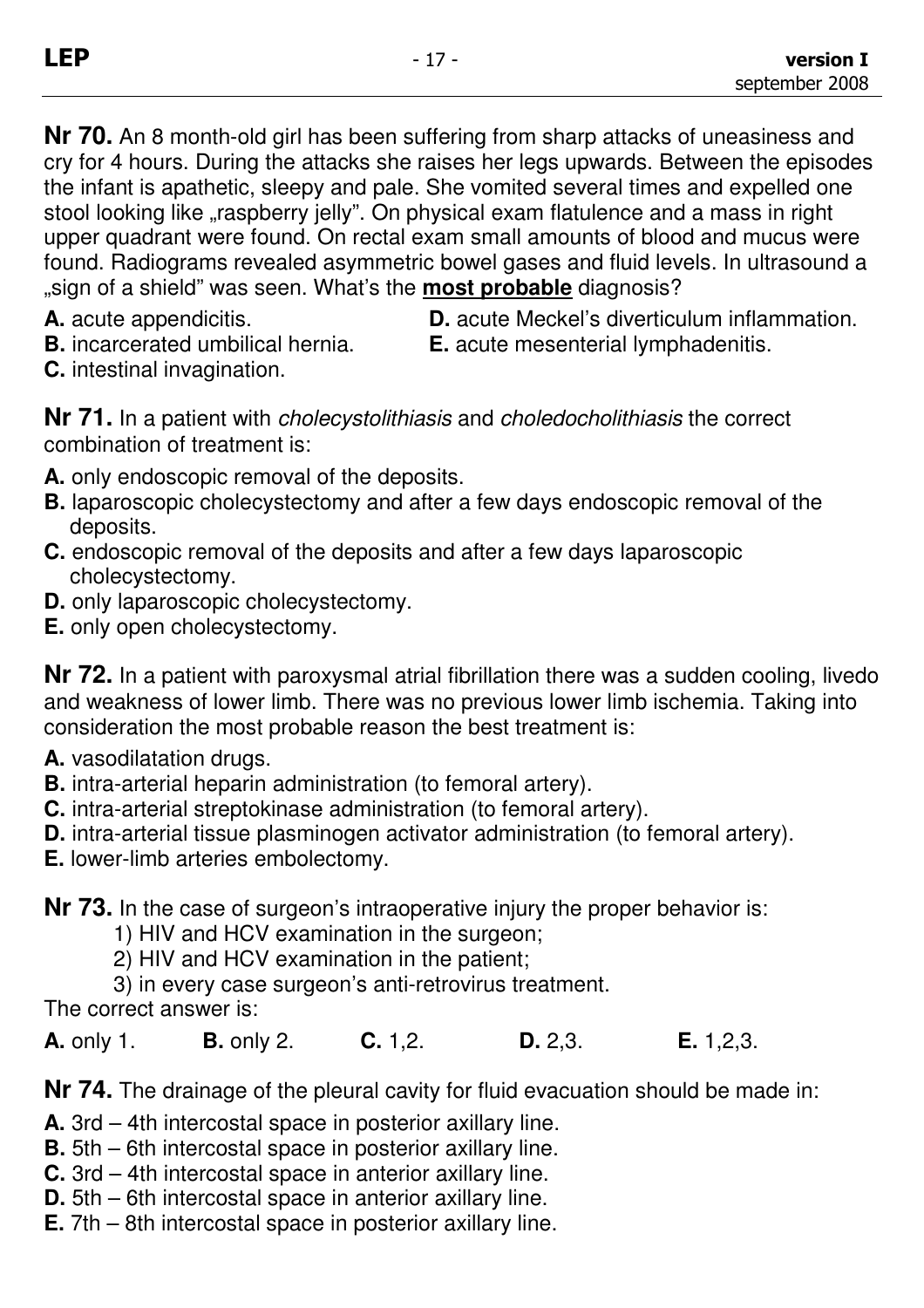**Nr 75.** In an 80-years old woman prepared to elective surgery for an abdominal aortic aneurysm of 85 mm in diameter without iliac arteries dilatation, you discovered heart insufficiency with ejection fraction 30%. In this case the best method of aneurysm treatment is:

**A.** open surgery with straight tube implantation.

- **B.** open surgery with bifurcated tube implantation.
- **C.** endovascular surgery.
- **D.** aneurysm of 85 mm in diameter is not the indication for surgery.

**E.** 30% ejection fraction is absolute contraindication for any type of surgery.

**Nr 76.** A 71-years old patient was admitted to hospital due to severe hematemesis. For the last week he has used a lot of non-steroid anti-inflammatory drugs. He is also on long-term acetylsalicylic acid treatment. Taking into consideration the most probable reason of bleeding the routine procedure includes:

1) recombinant factor VII;

2) gastroscopy;

3) laparotomy and surgical closure of the bleeding site;

4) thrombocyte concentrate transfusion.

The correct answer is:

| <b>A.</b> only 2. | <b>B.</b> $1,2$ . | C. 2,3. | D. 2, 4. | $E.$ only 4. |
|-------------------|-------------------|---------|----------|--------------|
|                   |                   |         |          |              |

**Nr 77.** In a patient with abdominal trauma, an examination revealed splenic rupture. The proper treatment is:

- 1) leaving the rupture hematoma surrounding the ruptured spleen will stop the bleeding;
- 2) attempting to stop the bleeding (capsule suture, glue of the spleen);

3) splenectomy if the attempt to stop the bleeding is unsuccessful;

4) leaving small pieces of the removed spleen in the greater omentum. The correct answer is:

**A.** only 1. **B.** 1,2. **C.** 2,3. **D.** 3,4. **E.** 2,3,4.

**Nr 78.** The optimal time of creation (point 1-3) and the site of the primary arteriovenous fistula for hemodialysis (point 4-5) is:

- 1) few months before dialysis;
- 2) few days before dialysis;
- 3) after the beginning of the dialysotherapy first dialysis should be made with central catheter;
- 4) on forearm;
- 5) on arm.

The correct answer is:

**A.** 1 and 4. **B.** 1 and 5. **C.** 2 and 4. **D.** 2 and 5. **E.** 3 and 4.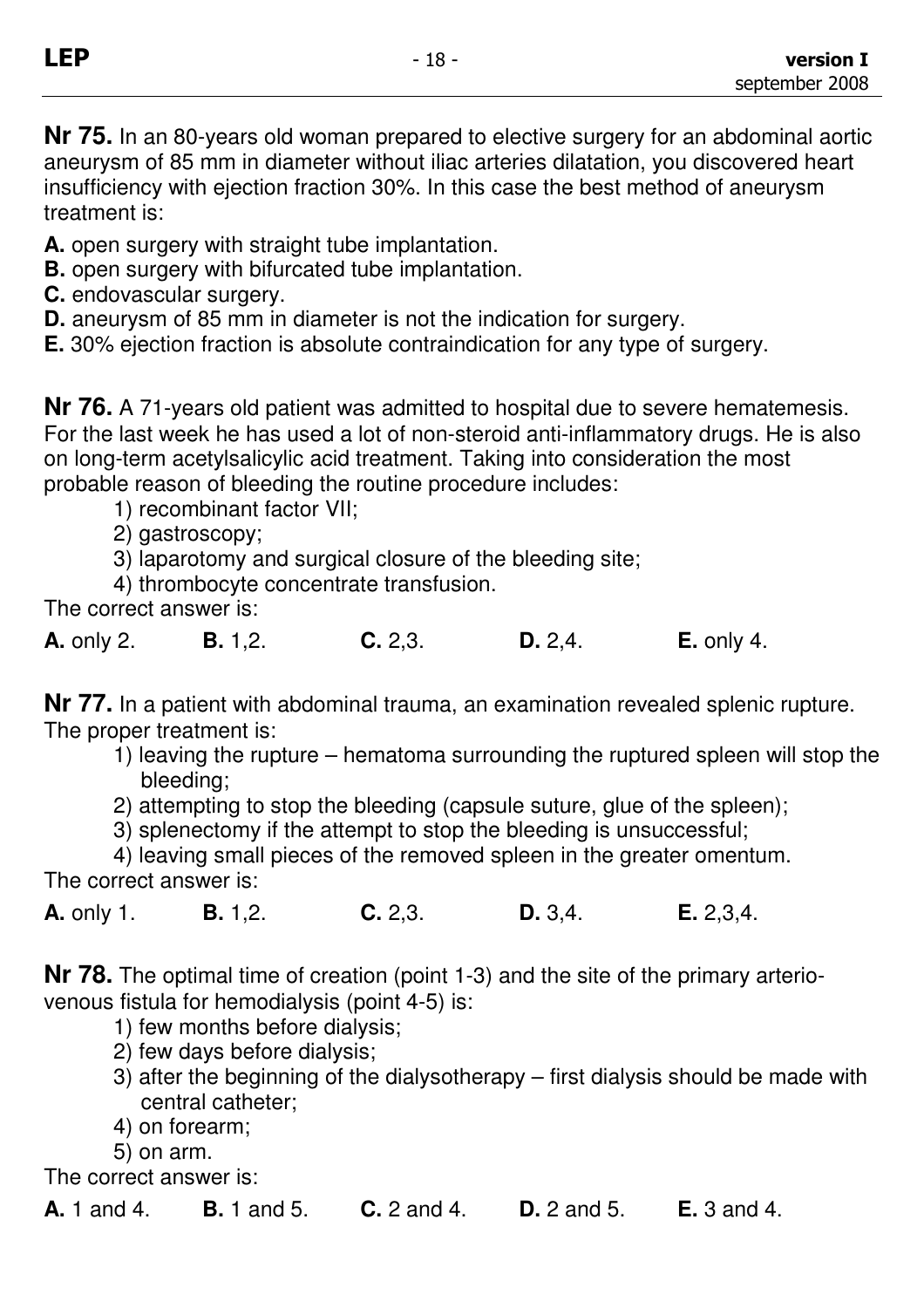**Nr 79.** In the case of neoplasmatic oesophagostenosis the best method of persistent nutrition could be:

**A.** intravenous glucose solution.

- **B.** peripheral vein intravenous nutritional mixture.
- **C.** central vein intravenous nutritional mixture.
- **D.** nutritional mixture through gastrostomy.
- **E.** anal feeding with nutritional mixture.

**Nr 80.** A patient was admitted to hospital due to chest trauma. In x-ray a rupture of 7 th and 8-th rib was found (on the right side). The correct management is:

- **A.** surgical anastomosis of broken ribs. **D.** analgetic drugs.
- **B.** relaxation and intubation of the patient. **E.** pleural cavity drainage.
- **C.** chest bandage.

**Nr 81.** Portal hypertension may present with the following conditions **except for**:

- **A.** Horner's syndrome. **D.** jaundice.
- **B.** esophageal varices. **E.** ascites.
- **C.** hepatorenal syndrome.

**Nr 82.** The immediate treatment of cardiac arrest includes the following **except for**:

**A.** intubation. **D.** adrenaline i.v.

- **B.** open cardiac massage. **E.** ultrasonography.
- 

**C.** i.v. access.

**Nr 83.** Which of the statements related to paronychia are true?

- 1) it is inflammation of the tissues surrounding nail;
- 2) ingrown nail is the source of infection;
- 3) infection results in subcutaneous abscess formation at the base of the nail;
- 4) generalized symptoms of infection are always present;
- 5) incision of the abscess is the proper treatment.

The correct answer is:

**A.** 1,2,3,5. **B.** 1,2. **C.** 1,4,5. **D.** 1,2,5. **E.** 1,2,3,4.

**Nr 84.** Which of the following procedures can be performed laparoscopically?<br>1) cholecystectomy: 4) nephrectomy:

- 1) cholecystectomy:
- 2) appendectomy; 5) inguinal hernia repair.
- 3) adrenalectomy;

The correct answer is:

| A. 1,2. | <b>B.</b> $1,2,3$ . | C. 1, 2, 3, 4. | D. 1, 2, 4. | <b>E.</b> all of them. |
|---------|---------------------|----------------|-------------|------------------------|
|---------|---------------------|----------------|-------------|------------------------|

**Nr 85.** The most characteristic clinical symptoms of cholangitis inducted by E. coli are:

- 1) fever; 4) hypotension;
- 2) pruritius; 5) pain in the upper right quadrant of the abdomen.
- 3) jaundice;

The correct answer is:

**A.** all of them. **B.** 1,2,3,4. **C.** 1,3,5. **D.** 1,3,4. **E.** none.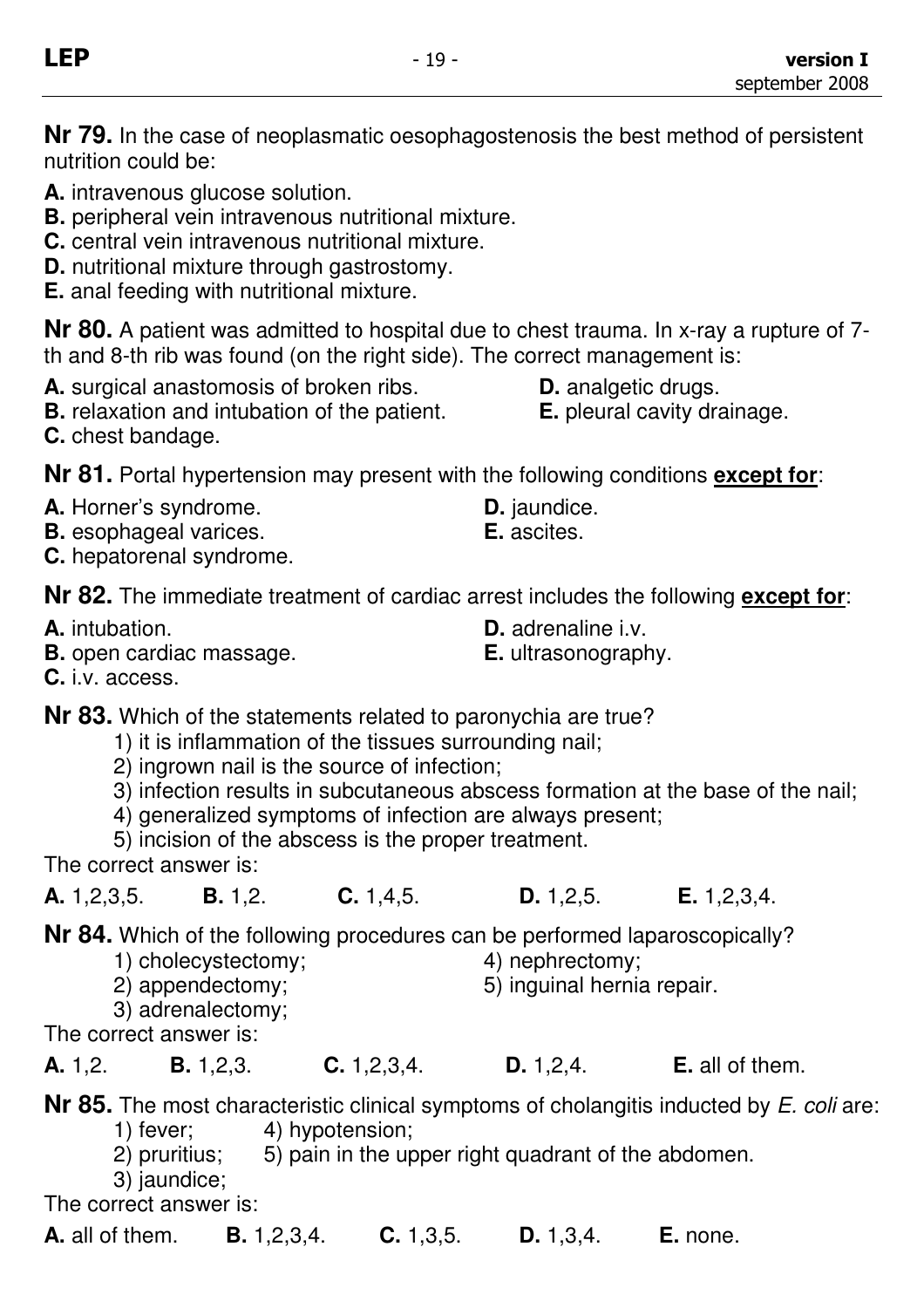**Nr 86.** The most typical symptoms of Crohn's disease include:

1) disease localizes only in the terminal ileum and right colon;

2) inflammatory process involves all layers of the intestinal wall and mesentery;

3) disease is frequently complicated with intraabdominal abscesses;

4) surgical treatment includes resection of the terminal ileum and colon.

The correct answer is:

| A. 1, 4.          | <b>B.</b> $1,2,3$ .                      | C. 2,3.     | D. 1, 3, 4.               | <b>E.</b> all of them. |
|-------------------|------------------------------------------|-------------|---------------------------|------------------------|
|                   | <b>Nr 87.</b> Melaena is the symptom of: |             |                           |                        |
|                   | 1) gastric carcinoma;                    |             | 4) right colon carcinoma; |                        |
|                   | 2) duodenal ulcer;                       |             | 5) left colon carcinoma.  |                        |
|                   | 3) tumor of the small intestine;         |             |                           |                        |
|                   | The correct answer is:                   |             |                           |                        |
| <b>A.</b> only 5. | B. 1, 2.                                 | C. 1, 2, 3. | D. 4.5.                   | <b>E.</b> all of them. |
|                   |                                          |             |                           |                        |

**Nr 88.** Indicate the true statement concerning *acute pancreatitis*:

- 1) the essence of acute pancreatitis is self-digestion;
- 2) the most frequent risk factor is alcoholism;
- 3) the most frequent risk factor is cholelithiasis;
- 4) therapy is limited to conservative treatment.

The correct answer is:

**A.** 1,2,4. **B.** 1,2. **C.** 1,3,4. **D.** 1,3. **E.** 1,4.

**Nr 89.** Hospital treatment of cold injury includes:

- 1) rewarming of the frostbiten parts and the body;
- 2) tetanus prophylaxis;
- 3) pain management;
- 4) broad-spectrum antibiotic therapy;
- 5) vasodilatants administration.

The correct answer is:

|  | A. 1,2,3. | B. 3, 4, 5. | C. 1, 3, 5. | D. 2, 3, 5. | <b>E.</b> all of them. |
|--|-----------|-------------|-------------|-------------|------------------------|
|--|-----------|-------------|-------------|-------------|------------------------|

**Nr 90.** After the reduction of a dislocated elbow the immobilization should last:

- **A.** 1 week. **D.** depending of the type of dislocation.
- **B.** 2-3 weeks. **E.** immobilization is not necessary.
- **C.** 6 weeks.

**Nr 91.** For the third degree burns typical finding **is not**:

**A.** tissue necrosis.

- **B.** a ring of the second and first degree burn around the site of the third degree burn.
- **C.** thromboembolic changes in the vessels of the burn site.
- **D.** absent or insignificant pain.
- **E.** no damage to the tissues below third degree site.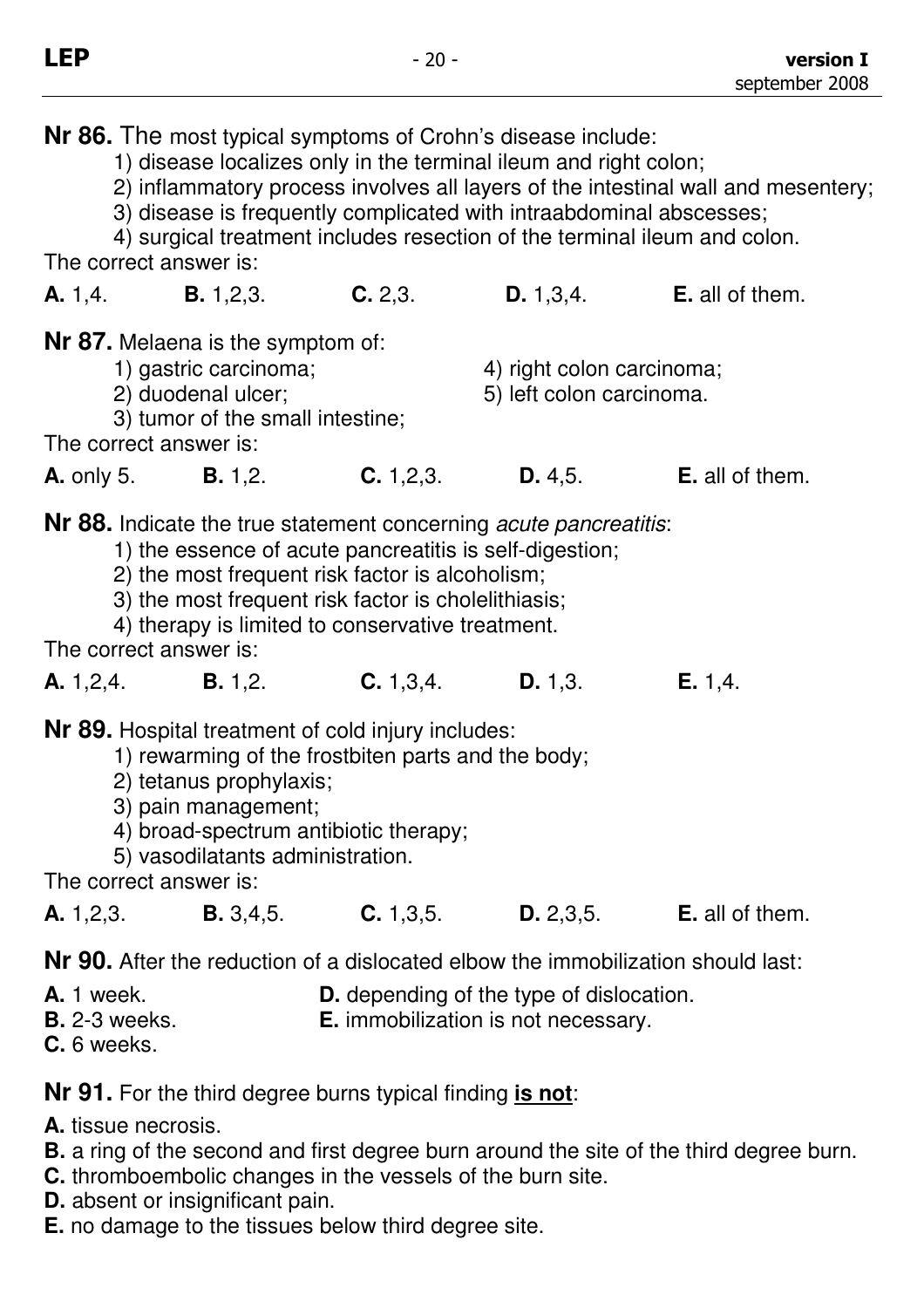- 1) a sudden onset of bradycardia (below 40/min) or tachycardia (above 130/min);
- 2) systolic pressure decrease below 90 mm Hg;
- 3) sudden fluctuations in respiratory rate, below 8/min and above 30/min;
- 4) sudden decrease in oxygen saturation level below 90% despite normobaric oxygen therapy;
- 5) sudden consciousness disturbances no motor response to painfull stimuli, no verbal response.

The correct answer is:

| C. 3, 4, 5.<br>A. 1, 2, 3.<br><b>D.</b> all of them.<br>B. 2, 3, 4. | E. 1, 3, 5. |
|---------------------------------------------------------------------|-------------|
|---------------------------------------------------------------------|-------------|

**Nr 93.** The most common localization of the aneurysms of the peripheral arteries is:

**A.** the internal carotid artery. **D.** the brachial artery.

**B.** the basilar artery. **E.** the popliteal artery.

**C.** the internal iliac artery.

**Nr 94.** The posterior wall (floor) of the inguinal canal is formed by:

- **A.** the lower border of the internal obliqe abdominis muscle.
- **B.** the lower border of the transversus abdominis muscle.
- **C.** transversalis fascia.
- **D.** the inguinal ligament.
- **E.** the aponeurosis of the external oblique abdominis muscle.

**Nr 95.** Ranson's criterion is a clinical prediction rule for the prediction of the severity of:

- **A.** carcinoma of the cervix. **D.** acute pancreatitis.
- 
- **B.** Crohn's disease. **E.** stomach carcinoma.
- **C.** cirrhosis of the liver.

**Nr 96.** The risk factors of endometrial carcinoma include:

- **A.** cigarette smoking, hypertension, obesity.
- **B.** diabetes mellitus, hypertension, obesity.
- **C.** oral contraception, hypertension, obesity.
- **D.** talc exposure, cigarette smoking, obesity.
- **E.** mutation in BRC-A1 and BRC-A2 genes, diabetes mellitus, obesity.

**Nr 97.** Choose the HPV types with high oncogenic potential:

**A.** 16,18,39,45. **B.** 16,6,11,34. **C.** 16,18,6,11. **D.** 6,11,34,42. **E.** 16,11,34,44.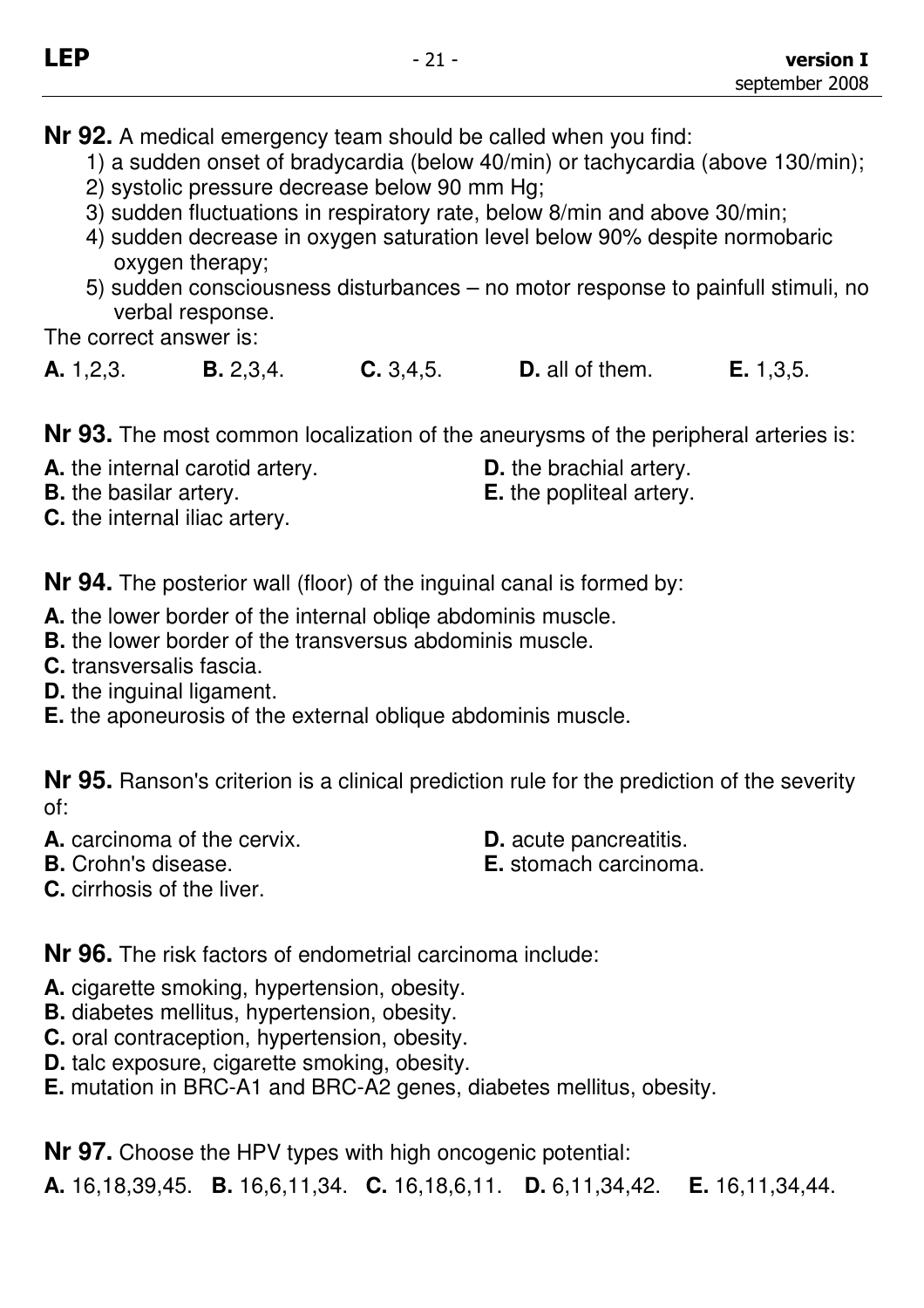**Nr 98.** Cardiotocography (CTG), the diagnostic method used in obstetrics:

1) concurrently records fetal heart tones and uterine contractions;

2) which assessment criteria include evaluation of accelerations and decelerations;

3) is helpful in diagnosis of fetal distress;

4) is used in challenge tests.

The correct answer is:

**A.** 1,2. **B.** 2,3,4. **C.** 1,4. **D.** 1,2,3. **E.** all of them.

**Nr 99.** Ultrasound examination in the first trimester of a pregnancy includes:

1) evaluation of crown-rump length;

- 2) fetal heart rate and biophysical profile;
- 3) evaluation of gestational age;

4) detection of fetal gender in multiple gestations.

The correct answer is:

**A.** 1,3. **B.** 2,3,4. **C.** 2,4. **D.** 1,4. **E.** all of them.

**Nr 100.** Doppler examination in pregnancy includes assessment of blood flow in:

1) uterine arteries; 2) spiral arteries; 3) umbilical arteries; 4) ductus venosus. The correct answer is:

**A.** 1,3. **B.** 1,3,4. **C.** 2,4. **D.** 1,4. **E.** all of them.

**Now, take the other answer ticket on which you will mark the answers to questions 101 - 200.** 

**Nr 101.** Prenatal screening of chromosomal abnormalities is based also on biochemical tests. The so-called triple test includes evaluation of:

1) AFP; 2) hCG; 3) E3; 4) PAPP-A; 5) Inhibin A. The correct answer is:

**A.** 1,2,3. **B.** 1,3,5. **C.** 1,2,4. **D.** 1,3,4. **E.** all of them.

**Nr 102.** Corticosteroids used to accelerate fetal lung maturity:

1) should be administered to every pregnant women;

2) are administered to pregnant women between 24-34 wks;

3) are indicated for use by symptoms of preterm labor;

4) make use of bethametasone due to its ability to cross the placenta;

5) include injections of prednisone or prednisolone b.d. as a preferred method. The correct answer is:

**A.** 1,3,5. **B.** 1,2,4. **C.** all of them. **D.** 2,3,4. **E.** 1,2,3,5.

**Nr 103.** The positive feedback during menstrual cycle takes place between:

**A.** the mid-cycle level of testosterone and the secretion of luteinizing hormone (LH).

**B.** the level of estradiol produced by maturing follicle and both FSH and LH secretion.

- **C.** the level of progesterone in the luteal phase and the secretion of FSH.
- **D**. the level of progesterone in the luteal phase and the secretion of LH.
- **E.** the level of estradiol in the early follicular phase and FSH secretion.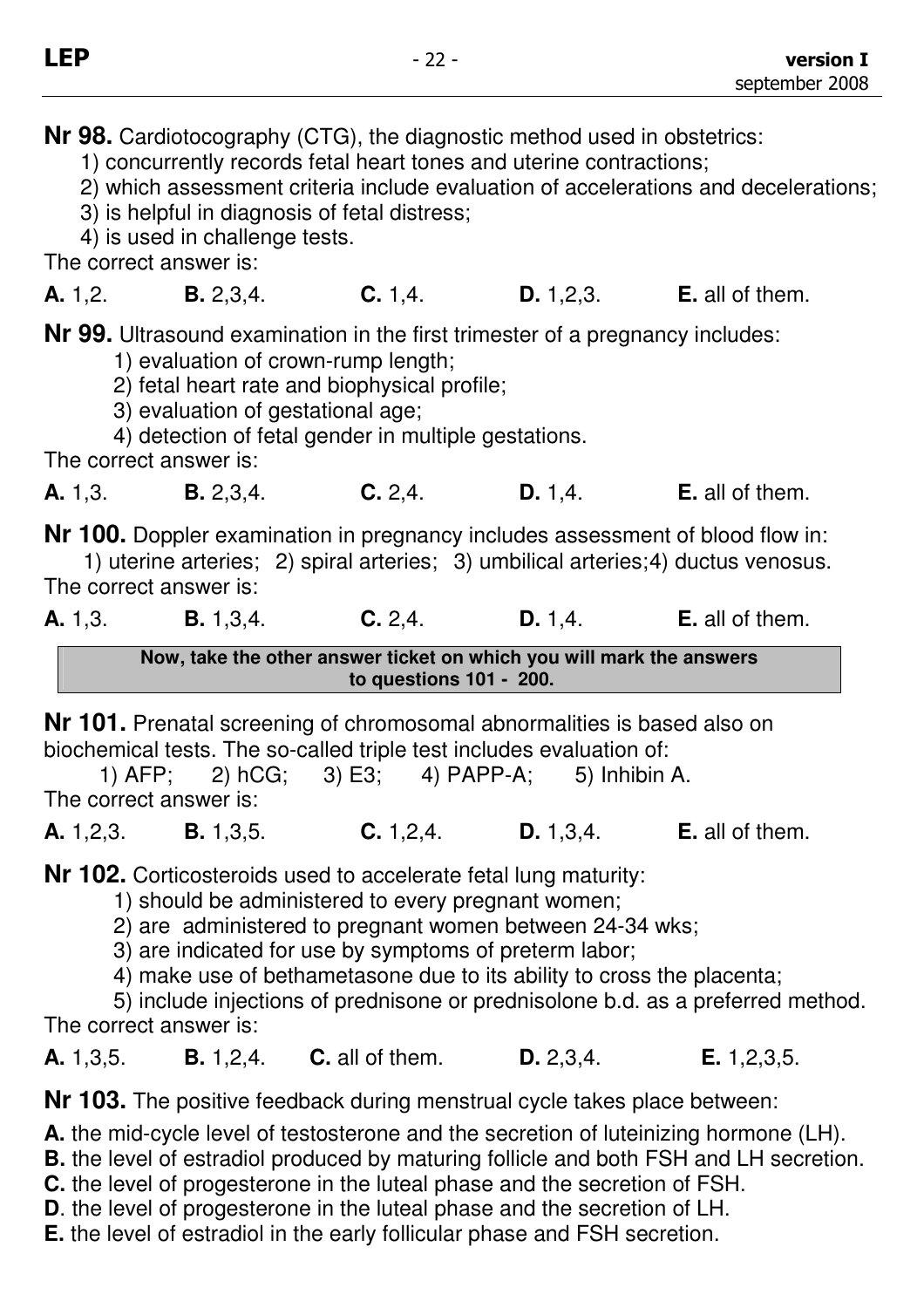**Nr 104.** Which of the following symptoms **least** suggests endometriosis:

- **A.** nodularity of the uterosacral ligaments.
- **B.** tenderness of the retroverted uterus during palpation.
- **C.** tenderness in the cicatrix post cesarean section.
- **D.** bilateral enlargement of the inguinal lymph nodes.
- **E.** tender, enlarged and fixed left ovary.

**Nr 105.** Which of the following behaviours is not associated with hyperprolactinemia:

- **A.** extensive weight loss. **D.** stress.<br>**B.** pregnancy. **E.** nipple s
	-

**E.** nipple stimulation.

**C.** sexual intercourse.

**Nr 106.** In the physiological delivery the proper presentation of fetal head is:

**A.** neutral (slightly extended). **B.** face. **C.** brow. **D.** occiput. **E.** asynclitic.

**Nr 107.** Typical symptoms of vaginal Candida infections are:

- 1). vagina  $pH > 4.5$
- 2). white, cheesy discharge
- 3). clue cells
- 4). parts of fungi in microscopic view
- 5). clinical symptoms are pruritus and burning
- The correct answer is:

**A.** 1,3,5. **B.** 2,4,5. **C.** all of them. **D.** 1,2,3. **E.** 2,3,4.

**Nr 108.** The proper sequence of cardinal movement is:

- **A.** flexion, extension, internal rotation, external rotation.
- **B.** extension, internal rotation, flexion, external rotation.
- **C.** flexion, internal rotation, external rotation, extension.
- **D.** flexion, internal rotation, extension, external rotation.
- **E.** internal rotation, flexion, external rotation, extension.

**Nr 109.** The Leopold's maneuvers are used to asses:

- 1) fetal lie;  $\begin{array}{ccc} 4 \end{array}$  fetal presentation;
- $2)$  fetal position;  $5)$  engagement of fetal head.

3) presenting part;

The correct answer is:

| A. 1,2,3,4.<br><b>B.</b> $1,2,4$ . | <b>C.</b> all of them. | D. 2, 3, 4. | <b>E.</b> 1,4,5. |
|------------------------------------|------------------------|-------------|------------------|
|------------------------------------|------------------------|-------------|------------------|

**Nr 110.** The risk factors of ectopic pregnancy include:

- 1) history of previous ectopic pregnancy; 4) tubal surgery;
- 2) infertility treatment: 5) alcohol abuse.
- 3) PID;

The correct answer is:

**A.** 1,2,3,4. **B.** all of them. **C.** 2,3,4. **D.** 1,2,3. **E.** 3,4,5.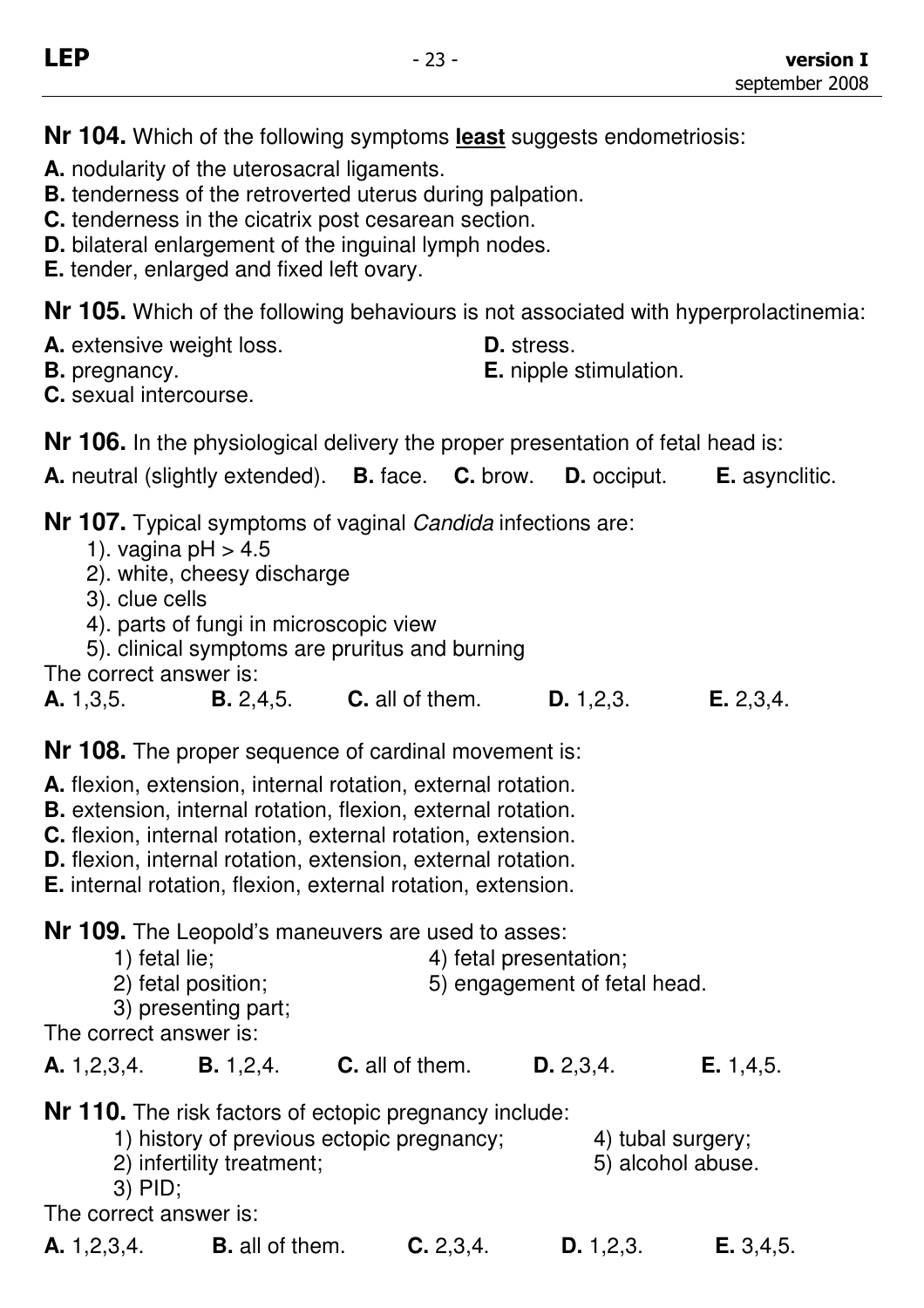- 1) degree of hemorrhage and total blood loss; 4) the advance of labor;
- $2)$  general condition of a patient;  $5)$  fetal welfare.
- 3) gestational age and fetal maturity;

The correct answer is:

**A.** 2,3,4. **B.** 1,2,4,5. **C.** 1,2,3,5. **D.** all of them. **E.** 2,3,4,5.

**Nr 112.** The proper management of Pap smear grade 3 is:

- **A.** electroconization of the cervix.
- **B.** surgical conization of the cervix.
- **C.** treatment of vaginal infection and re-Pap.
- **D.** cervical biopsy.
- **E.** cervical biopsy and curettage of the cervical canal.

**Nr 113.** The term "sterilitas primaria" describes:

**A.** male infertility. **D.** recurrent pregnancy loss.

- **B.** incomplete Mullerian fusion (double uterus). **E.** iatrogenic intrauterine adhesions.
- **C.** inability to achieve pregnancy.

**Nr 114.** Choose the main risk factors for cervical cancer:

- **A.** HPV 16/18 infection, multiple sexual partners, multiparity.
- **B.** HPV 16/18 infection, CMV infection, low socioeconomic status.
- **C.** history of CIN-2, vaginal infection caused by chlamydia trachomatis, low antioxidant diet.
- **D.** cigarette smoking, a history of CIN-1, EBV infection.
- **E.** oral contraceptive use, HSV-2 infection, early sexual initiation.

**Nr 115.** The screening and/or diagnostic test for gestational diabetes is performed during pregnancy at:

**A.** 10-12 wks. **B.** 14-18 wks. **C.** 18-22 wks. **D.** 24-28 wks. **E.** 32-36 wks.

**Nr 116.** The assessment of early pregnancy (8-10 wks) with vaginal bleeding and closed cervical canal includes:

- **A.** the thorough vaginal examination every 1-2 days.
- **B.** ultrasound examination of the fetal heart rate (FHR) every 3 days.
- **C.** the cyclical measurement of serum progesterone every 2-3 days.
- **D.** the cyclical measurement of serum β-HCG every 2-3 days.

**E.** both A and D.

- -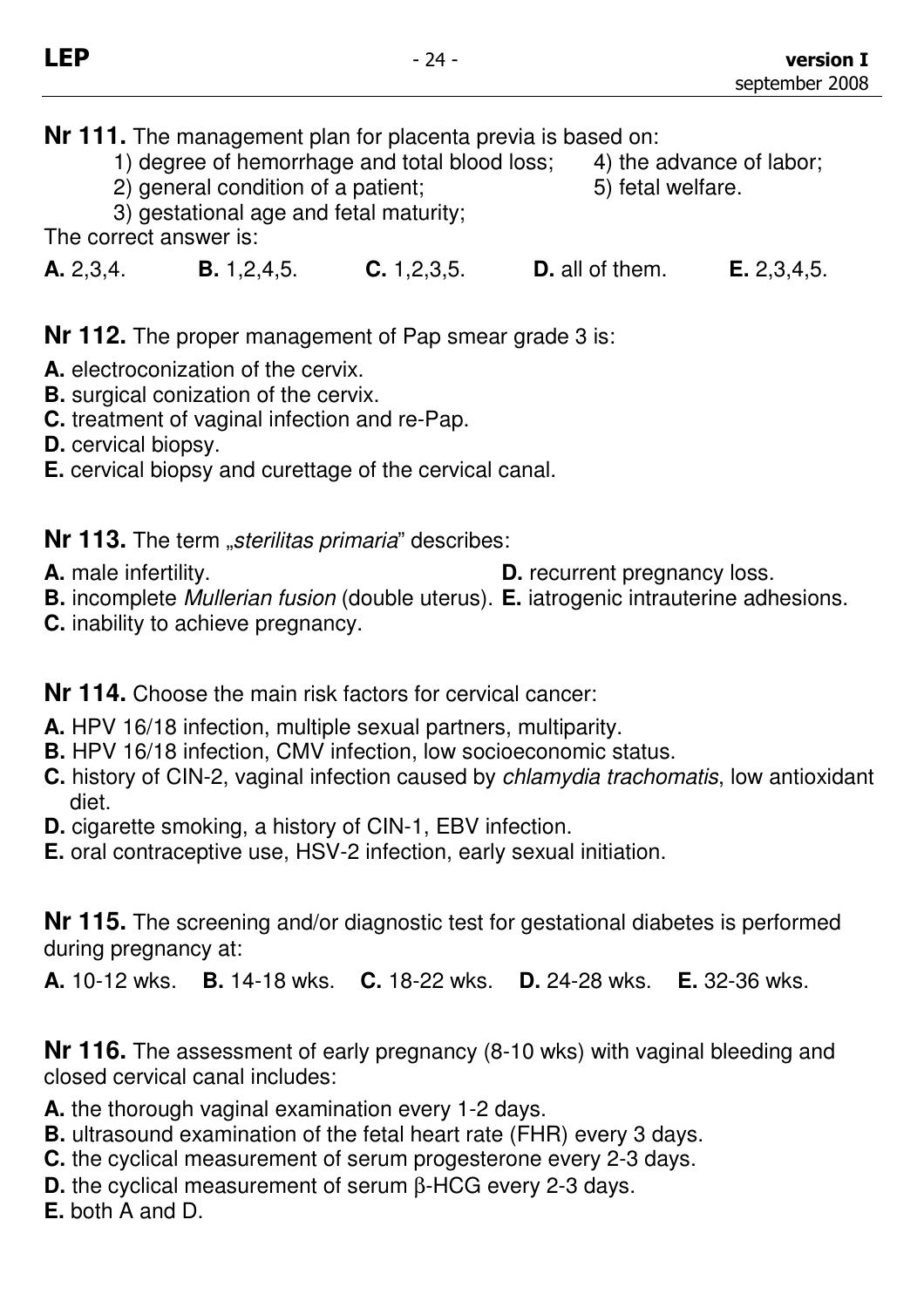**Nr 117.** The proper differential diagnosis of seizures in pregnancy **does not** require the assessment of:

**A.** blood glucose level. **D.** platelets count.<br>**B.** blood pressure. **B. E.** all above are re **E.** all above are required. **C.** proteinuria. **Nr 118.** An increased level of β-HCG is detected in: 1) persistent trophoblastic disease; 4) gestational diabetes; 2) pregnancy complicated by trisomy  $21$ ; 5) yolk sac carcinoma. 3) testicular tumor; The correct answer is: **A.** 1,4,5. **B.** 1,2,4. **C.** 1,2,5. **D.** 1,2,3,5. **E.** 1,2,3.

**Nr 119.** The basic therapy in the management of vaginal cancer includes:

| <b>A.</b> 5-fuorouracil chemotherapy. | <b>D.</b> surgical therapy.  |
|---------------------------------------|------------------------------|
| <b>B.</b> cisplatin chemotherapy.     | <b>E.</b> chemoradiotherapy. |
| <b>C.</b> radiotherapy.               |                              |

**Nr 120.** The cervical cancer with stromal invasion in depth  $\leq$  3mm and linear extent <7 mm is classified as FIGO:

**A.** stage 0. **B.** stage Ia1. **C.** stage Ia2. **D.** stage Ib1. **E.** stage Ib2.

**Nr 121.** The calculation of EDC with Naegele's rule is based on:

- 1) the last day of  $LMP$ ; 4) the date of quickening;
- 2) the first day of LMP; 5) the date of the first missed menstrual period.

3) the date of conception;

The correct answer is:

**A.** 1,2,3. **B.** 1,4. **C.** only 3. **D.** only 2. **E.** 1,3,5.

**Nr 122.** The criteria of a right bundle-branch block include:

**A.** QRS duration >0.12s. **D.** QRS duration <0.12s.

**B.** ventrical complex in "M" shape in lead  $V_5$ ,  $V_6$ . **E.** A and C.

**C.** ventrical complex in "M" shape in lead  $V_1$ ,  $V_2$ .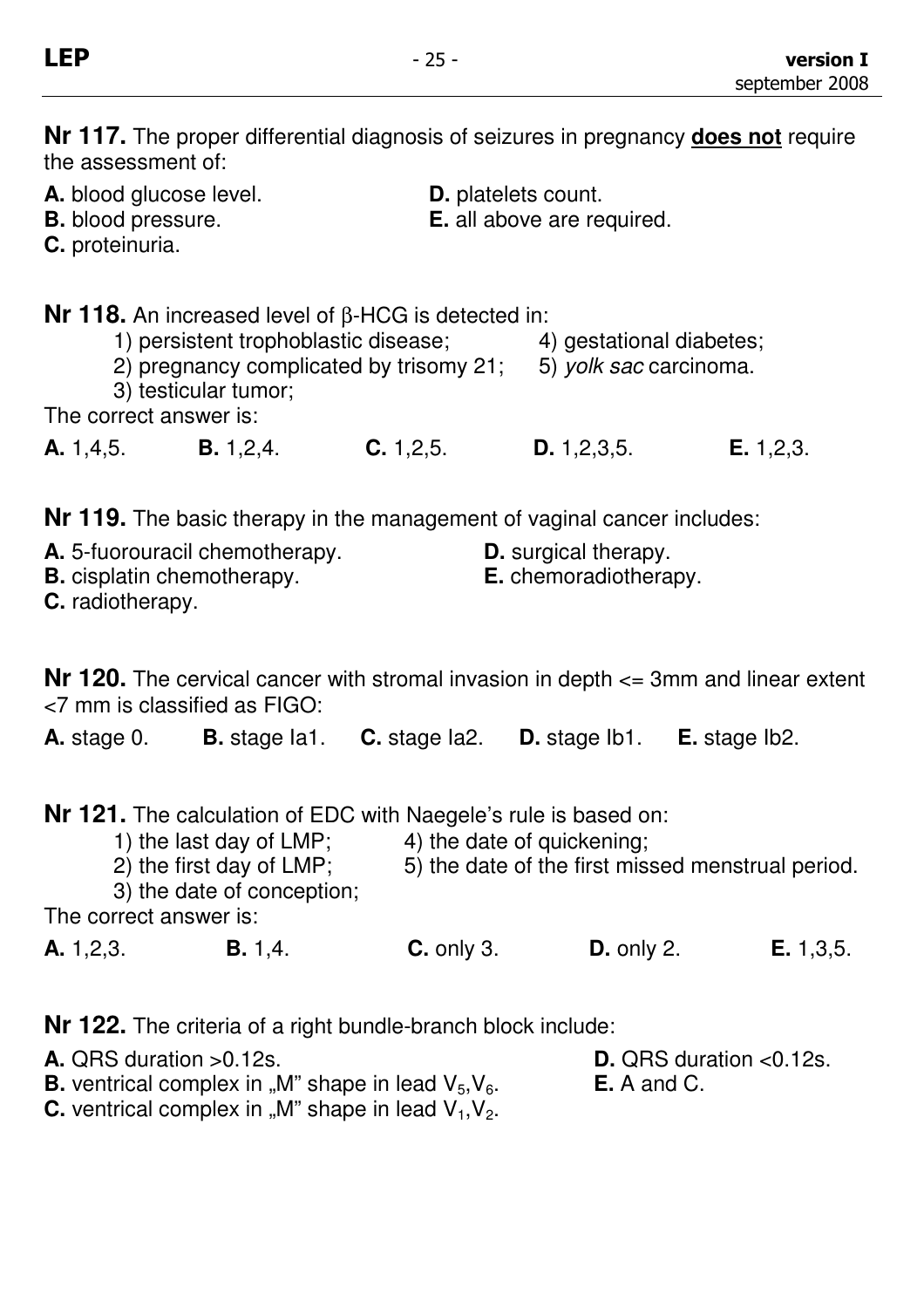**Nr 123.** Diabetes should be diagnosed if:

- 1) blood glucose level above 11.1 mmol/L (200 mg/dL) is found twice when taken at any time;
- 2) blood glucose level above 7 mmol/L (126 mg/dL) is found twice when taken without bite and sup;
- 3) blood glucose level above 11.1 mmol/L (200 mg/dL) is found when taken 2 hours after drinking 75 g of glucose;
- 4) blood glucose level above 7.8 mmol/L (140 mg/dL) is found twice when taken at any time;
- 5) blood glucose level above 6.1 mmol/L (110 mg/dL) is found twice when taken without bite and sup.

The correct answer is:

**A.** 1,2,3. **B.** 4,5. **C.** only 3. **D.** 3,4. **E.** 1,5.

**Nr 124.** A proper surgical management of a wound involves procedures listed below, **except for**:

- **A.** putting on a pressing binder above the wound.
- **B.** washing edges of the wound.
- **C.** flushing the wound and smoothing out clots from it.
- **D.** controlling of the bottom of the wound.
- **E.** excision of the necrotic tissues.

**Nr 125.** In wounded patients (even when it is more than 1 year after last recalling vaccine dose against tetanus) there is no need for tetanus prevention, because thanks to all world vaccinations against tetanus Clostridium tetani bacteria have been practically eliminated from the environment.

- **A.** both sentences are true and there is a causal relationship between them.
- **B.** both sentences are true but there is no causal relationship between them.
- **C.** the first sentence is true but the second is false.
- **D.** the first sentence is false and the second is true.

**E.** both sentences are false.

**Nr 126.** When removing ear wax from external auditory duct:

- **A.** in order to see better the duct one should pull downwards the patient's ear-lap.
- **B.** during irrigation the ear a water stream should be directed to the fronto-inferior wall of the duct.
- **C.** the easiest way to remove a wax plug is by using forceps.
- **D.** irrigation must not be conducted if the patient has a story of an operation of the middle ear.
- **E.** guts containing fat must be avoided before irrigation of the duct.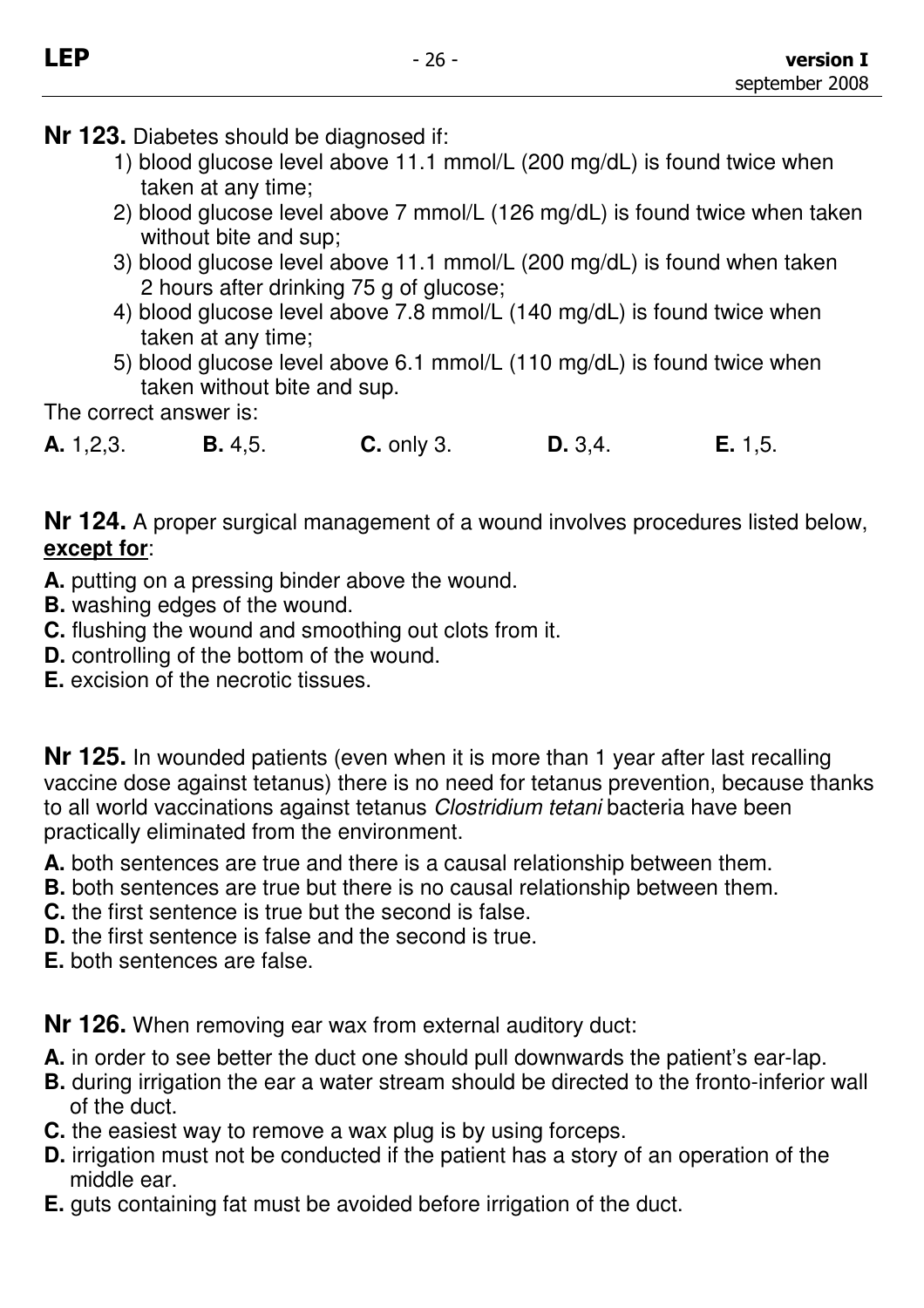**Nr 127.** A patient asking for a certificate stating on his ability to be employed came to a young non-specialist physician:

**A.** the physician should refer the patient to a physician authorized for such certification.

**B.** the physician can certify if the job is free of noisome factors.

**C.** the physician can certify if the job is free of burdensome factors.

**D.** the physician can certify but for a period not longer than 1 year.

**E.** the physician can fulfill his/her patient's request.

**Nr 128.** In patients with diagnosed gout the hypertension treatment **should not** include:

**A.** thiazide diuretics. **D.** angiotensin receptor blockers.

**B.** angiotensin-converting enzyme inhibitors. **E.** alphablockers.

**C.** calcium channel blockers.

**Nr 129.** Hypotensive medications preferred in patients with diagnosed metabolic syndrome are:<br>1) thiazide diuretics;

- 
- 

4) angiotensin-converting enzyme inhibitors;

2) betablockers;  $=$  5) angiotensin receptor blockers;<br>3) calcium channel blockers:  $=$  6) loop diuretics.

3) calcium channel blockers:

The correct answer is:

**A.** 1,2. **B.** 2,3,4. **C.** 3,4,5. **D.** 1,2,4,5. **E.** 1,2,5,6.

**Nr 130.** The decision to start pharmacotherapy in patients with hypertension should be based on:

| A. systolic and diastolic blood pressure results. | $D. A$ and B.         |
|---------------------------------------------------|-----------------------|
| <b>B.</b> total cardiovascular risk assessment.   | <b>E.</b> A, B and C. |

**C.** patient preferences.

**Nr 131.** The most effective screening procedure for colorectal cancer is:

**A.** colonoscopy. **D.** rectoscopy. **B.** occult blood in the feces test. **E.** the screening for a colorectal cancer is not

**C.** fiber sigmoidoscopy. **performed.** 

**Nr 132.** To assess the effectiveness of eradiction treatment of Helicobacter pylori one should perform:

- **A.** urease test. **D.** A or B.
- **B.** urea breath test. **E.** A, B or C.

**C.** hydrogen test.

**Nr 133.** The sign of heavy dehydration in the case of diarrhoea in a child, prompting to an urgent hospitalization is:

|  | <b>A.</b> avid fluid intake. |
|--|------------------------------|
|  |                              |

**B.** child anxiety. **E.** dry mucosa.

**C.** lack of a diuresis.

**D.** sudden scream.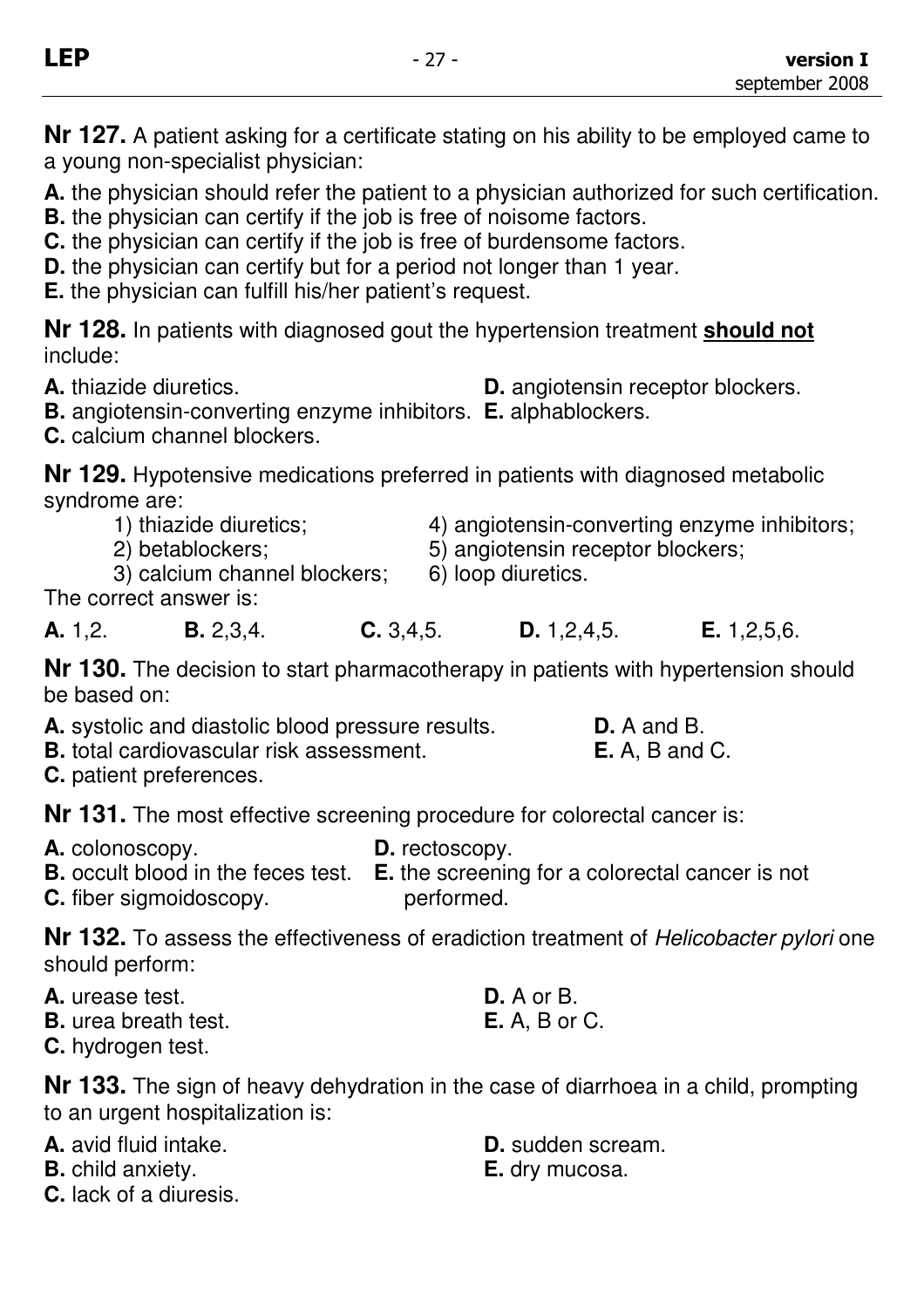**Nr 134.** The most frequent and clinically significant risk factor of obstructive sleep apnoea is:

- **A.** obesity. **A. A. obesity. D. D.** supine sleeping position habit.
- **B.** alcohol consumption before going to bed. **E.** tonsils enlargement.
- **C.** hypnotic medication use.

**Nr 135.** A 55-year-old female with T-score-1,5 in DEXA scan should be advised:

- **A.** calcium reach diet and vitamin D<sub>3</sub> supplementation. **D.** biophosphonates.
- **B.** adequate physical activity. **E.** A, B and C.
- **C.** to quit smoking.

**Nr 136.** In the management of venous ulceration the most relevant is:

- **A.** surgical debridement of ulceration. **D.** antibiotic therapy.
- 
- **C.** drying ointments application.

**Nr 137.** A fresh red optical disc with vague borders, elevated above the surrounding retina is an ophtalmoscopic sign of:

- **A.** optic nerve dystrophy. **D.** optic disc oedema.
- **B.** central retinal vein thrombosis. **E.** proliferative retinopathy.
- **C.** intraocular inflammation.

**Nr 138.** It is **not true** that epinephrine causes:

- **A.** decrease in vascular resistance.
- **B.** diastolic pressure increase in aorta.
- **C.** increased myocardial contraction.
- **D.** improved conduction in a conducting system of heart.
- **E.** increase in amplitude of a ventricle fibrillation.

**Nr 139.** The integral part of management in plasmocytic myeloma is:

- **A.** prevention of renal failure. **D.** A and B. **B.** prevention of osteolysis. **E.** A, B and C.
- **C.** treatment of hypocalcaemia.

**Nr 140.** The use of low-leucocyte concentrate of red blood cells is contraindicated in cancer patients with anaemia, because transfusion-related immunity may produce progression of the neoplasm. The statements presented are:

- **A.** both true with causal association. **D.** the first is true, the second is false.
- **B.** both true without causal association. **E.** both are false.
- **C.** the first is false, the second is true.

**Nr 141.** In the case of the death of a patient caused by a body injury or poisoning the personal medical records should be stored in the archive of the family physician practice for:

**A.** 10 years. **B.** 20 years. **C.** 30 years. **D.** 40 years. **E.** 50 years.

- 
- **B.** pressure therapy. **E.** treatment of crural varicose veins.
	-
	-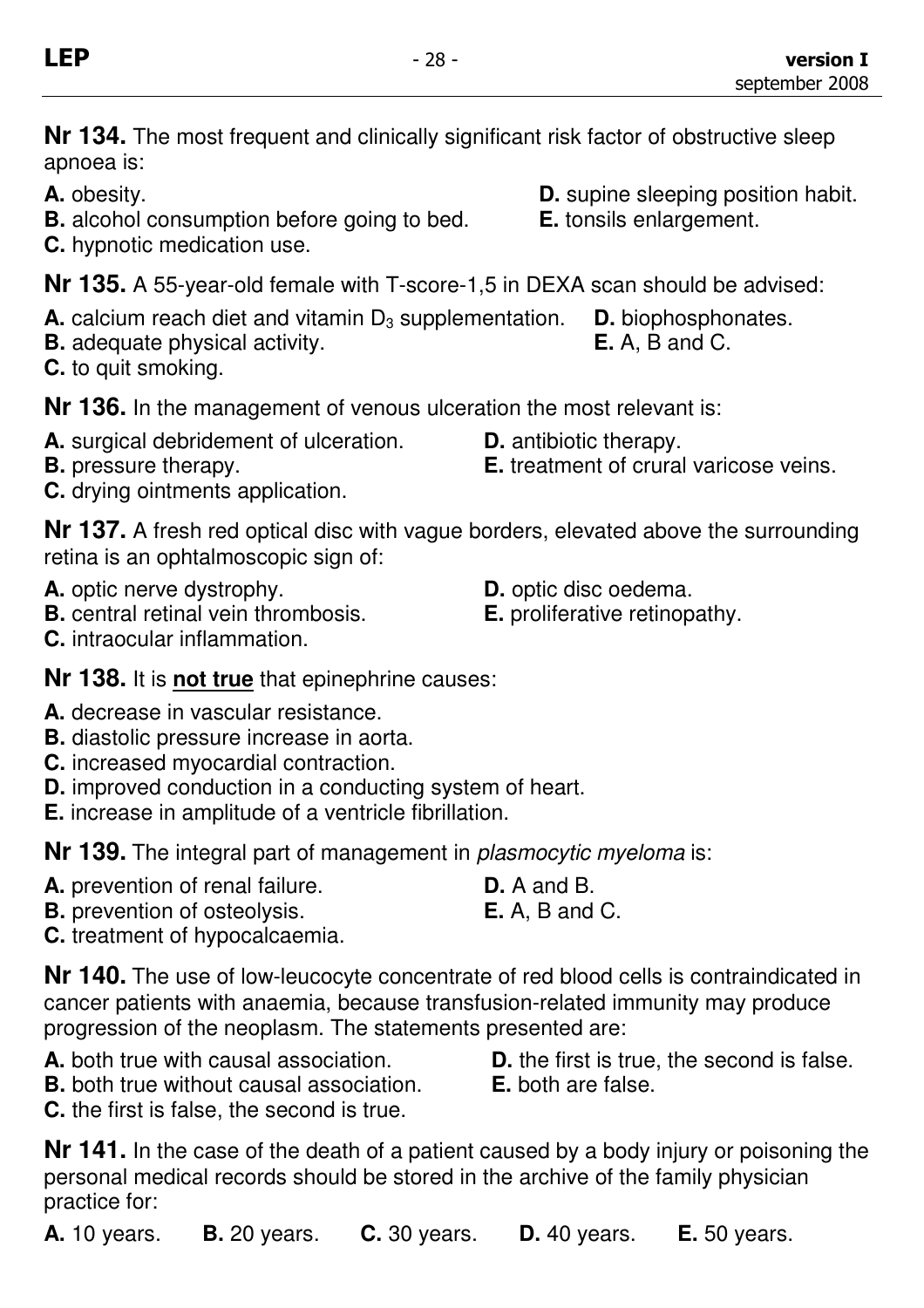**Nr 142.** Which of the following **does not** belong to the disturbances of cognition?

- **A.** disturbances of attention. **D.** disturbances of thinking.
- 
- 
- **B.** disturbances of memory. **E.** disturbances of impulsivity.
- **C.** disturbances of perception.

**Nr 143.** The disturbance of memory which pertains to the loss of the possibility to recall the memories from a certain period of time is called:

- **A.** hypomnesia. **D.** anterograde amnesia.
- **B.** amnesia. **E.** hypermnesia.
- **C.** retrograde amnesia.

**Nr 144.** Which of the following is the most severe qualitative disturbance of the consciousness:

**A.** coma. **B.** somnolence. **C.** sopor. **D.** clouding. **E.** delirium.

**Nr 145.** The typical clinical picture of mania **does not** include:

- **A.** grandiose delusions. **D.** increase of psychomotor drive.
- **B.** mood elevations. **E.** disregarding of the somatic symptoms.
- **C.** commenting voices.

**Nr 146.** The lack of verbal response to the questions or instructions given to the patent, is called:

**A.** stupor. **B.** mutism. **C.** paragnomen. **D.** aphasia. **E.** autism.

**Nr 147.** The symptoms called deja vu or deja vecu belong to:

- 
- **A.** the disturbances of attention. **D.** the disturbances of perception.
- 
- **B.** delirium. **B. E.** the disturbances of affect.
- **C.** the disturbances of memory.

**Nr 148.** At present, the term "epileptic psychoses" means:

- **A.** characteropathy.
- **B.** disturbance of the consciousness during an epileptic fit.
- **C.** the patients with such diagnosis require the treatment with chlorpromazine.
- **D.** always justifies the diagnosis of the disability.
- **E.** has only a historical meaning.

**Nr 149.** In the case of pitiutary hypoactivity (the syndrome of Glinski and Simmonds), the mental disorders are most frequently similar to:

- **A.** schizophrenia. **D.** depression.
	-
- 
- **B.** mania. **B. E.** obsessive-compulsive syndrome.
- **C.** bulimia.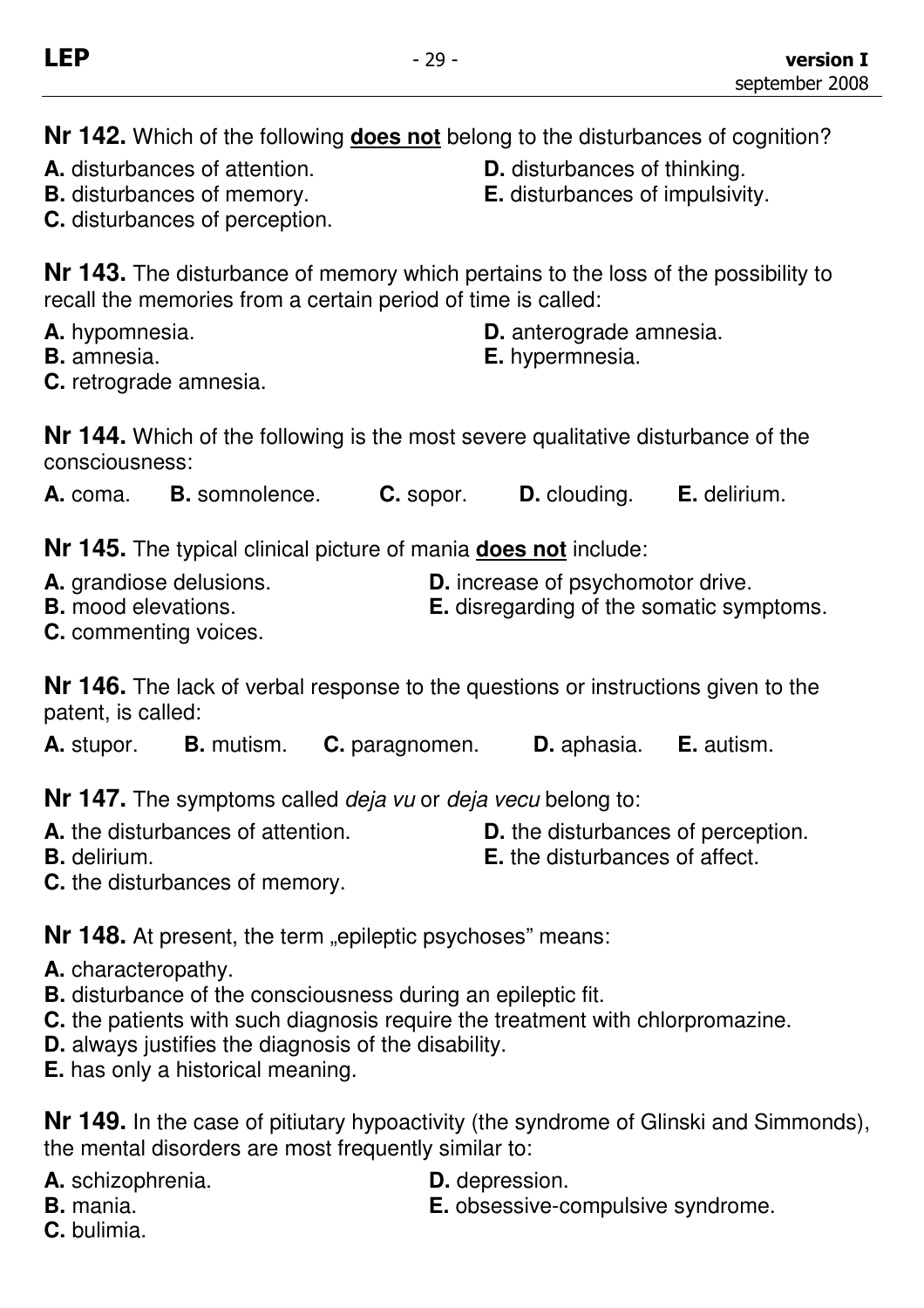**Nr 150.** The group of substances which are found naturally in Cannabis indica, are:

- **A.** metamphetamins. **D.** cannabinoles.
- **B.** benzodiazepins. **E.** psylocybines.
- **C.** ephedrins.

**Nr 151.** According to E. Bleuler basic symptoms of schizophrenia (so called "4 As") **do not** include:

- 
- 
- **C.** disturbance of affect.

**Nr 152.** Delusions in schizophrenia usually **are not** the delusions of:

- **A.** thought insertion. **D.** qrandiose.
- 
- **C.** thought loudness.

**Nr 153.** Among reactive disorders, so called "situation-caused syndrome" includes:

- **A.** an acute reaction to stress.<br> **B.** adaptation disorders<br> **B.** adaptation disorders<br> **B.** selective mutism
- **B.** adaptation disorders.
- **C.** the Ganser's syndrome.
- 
- **B.** influence. **E.** unusual thought content.
	-
	-
- **Nr 154.** Somnambulism belongs to:
- **A.** primary insomnias.
- **B.** parasomnias.
- **C.** disturbances of sleep caused by somatic conditions.
- **D.** disturbances of sleep characteristic for depression.
- **E.** it does not belong to pathology (it is a physiological phenomenon).

**Nr 155.** The probable risk factors for Alzheimer's disease **do not** include:

- 
- **B.** history of depression. **E.** mother's young age.
- **A.** head trauma. **D.** mother's old age.
	-

**C.** viral infections.

**Nr 156.** The level of consciousness in patient after multiregional trauma who neither opens his eyes to a painful stimulus nor responds verbally, nor reveals motor responses shall be classified according to the Glasgow Coma Scale (GCS) at:

**A.** 3 points. **B.** 5 points. **C.** 6 points. **D.** 7 points. **E.** 15 points.

**Nr 157.** Rinsing the stomach is absolutely **contraindicated** in the case of:

- **A.** anticonvulsant drugs poisoning.
- **B.** caustic substance poisoning, especially when a time interval since poisoning is longer than 30 min.
- **C.** β-adrenolitic drug poisoning.
- **D.** antidepresant drugs poisoning.
- **E.** paracetamol poisoning.
- **A.** autism. **D.** ambivalence.
- **B.** disturbance of attention. **E.** disturbance of association.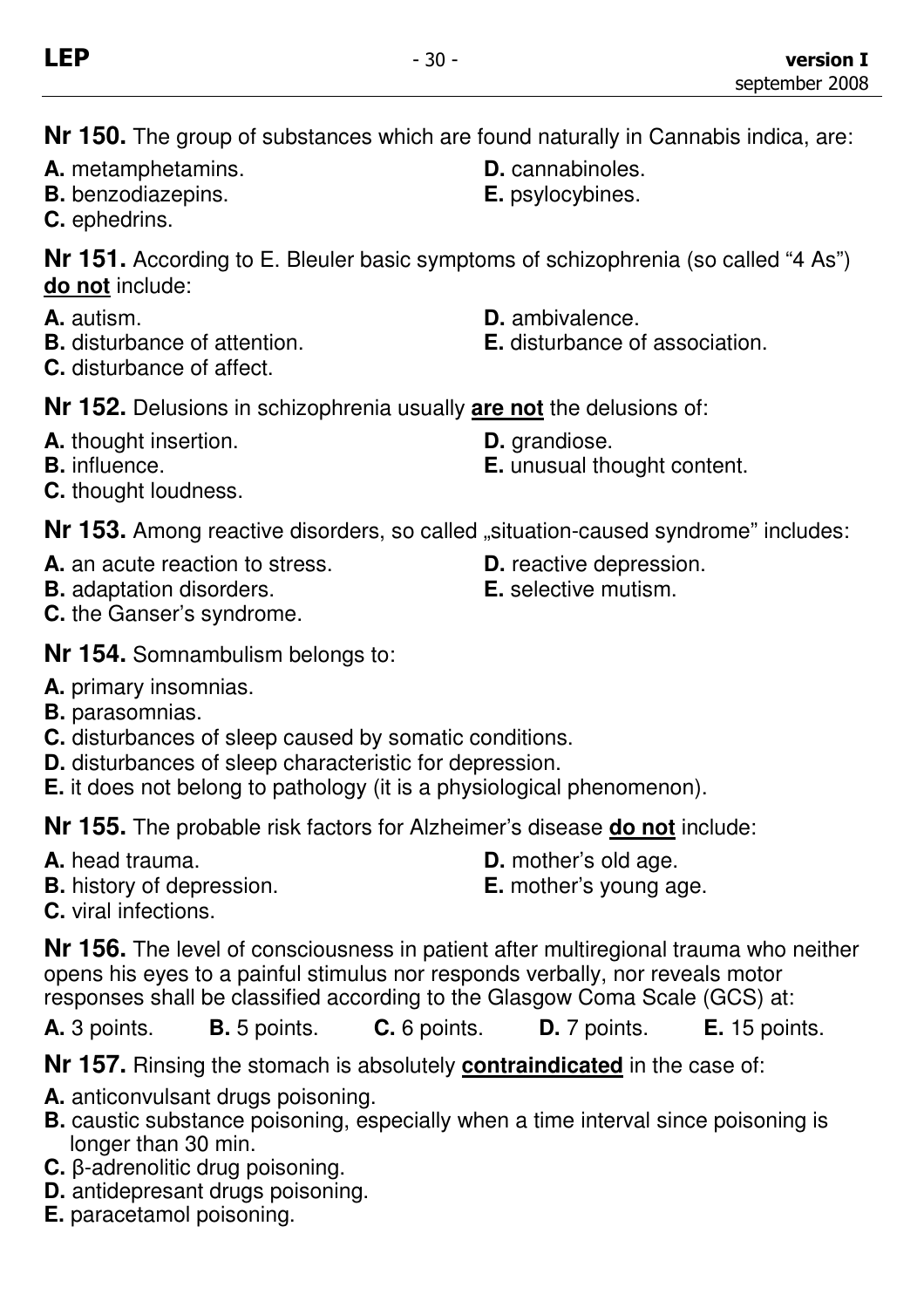**Nr 158.** Drugs used for local anaesthesia include:

- 
- 2) bupivacaine;
- 3) midazolam; 6) sufentanyl.

The correct answer is:

**A.** 1,2,3. **B.** 2,5,6. **C.** 5,6. **D.** 1,2,4. **E.** 2,4,6.

4) ropivacaine;<br>5) propofol;

**Nr 159.** Pulse oximetry may be **misleading** in:

- **A.** ethyl alcohol poisoning. **D.** hyperthermia
- **B.** carbon monoxide poisoning. **E.** polycythaemia.
- 

**C.** the sickle cell disease.

**Nr 160.** During resuscitation chest compressions in adults should be performed with frequency:

**A.** 40/min. **B.** 60/min. **C.** 100/min. **D.** 120/min. **E.** depending on the age of a patient.

**Nr 161.** Cardiopulmonary resuscitation in children is commenced with:

- **A.** two initial rescue breaths. **D.** external defibrillation.
- **B.** 30 chest compressions. **E.** calling an ambulance.
- **C.** 15 chest compressions.

**Nr 162.** In the basic life support (BLS) it is very important to call for help. What does it mean "Fast Call" in BLS and when it is advised?

- **A.** a call for help after you recognize cardiac arrest, before you start BLS in adults.
- **B.** a call for help after you recognize cardiac arrest and do BLS for 1 min in adults.
- **C.** a call for help before you are sure that the patient has cardiac arrest.
- **D.** a call for help in the case of an unconscious patient.
- **E.** a call for help after you are sure that the patient is safe.

**Nr 163.** When cervical spine injury is suspected, non instrumental airway management should be achieved by:

- **A.** only a chin lift.
- **B.** only a head lift.
- **C.** in the case of cervical spine injury only chest compressions are advised.
- **D.** a head tilt and chin lift may be performed avoiding aside movements of the head.
- **E.** only professionals can open the airway in this case.

**Nr 164.** In the case of bleeding from the mouth of the patient an advised way of performing non-instrumental airway management and ventilation is:

- **A.** the rescuer should use a single-use face mask (face shield) for mouth-to-mouth ventilation.
- **B.** a professional rescuer must be prepared for mouth-to-mouth ventilation in every case.
- **C.** no ventilation is advised because blood may be aspirated to patient's lungs.
- **D.** bleeding must be stopped by compression on the mouth and then mouth-to-mouth ventilation may be performed.
- **E.** in this case it is advised to do rescue cricothyroidotomy.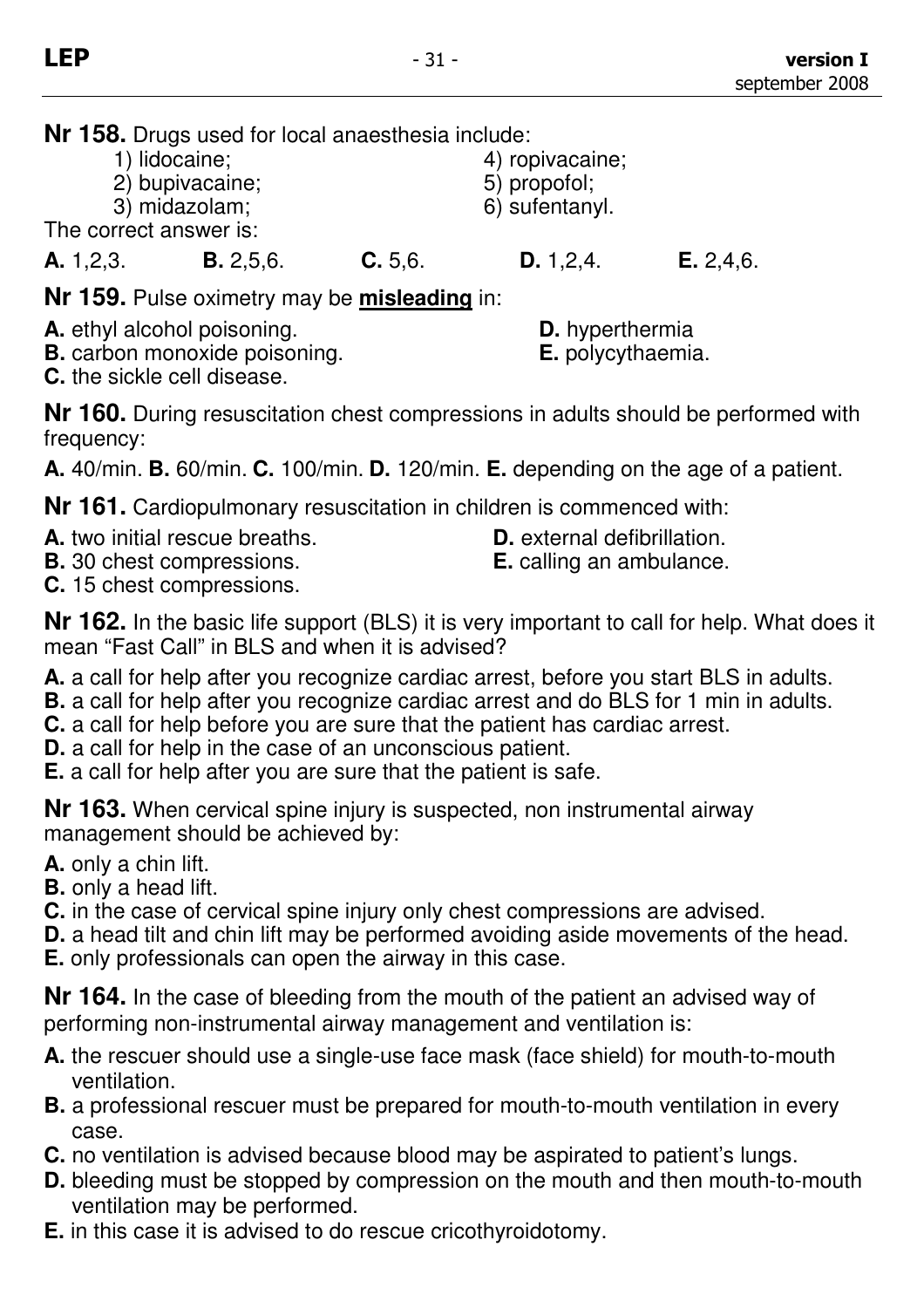**Nr 165.** During resuscitation of a pregnant woman the proper position is:

- **A.** lying flat on the back in supine position.
- **B.** lying on the right side.
- **C.** lying on the left side.
- **D.** the position does not have any influence on the efficiency of resuscitation.
- **E.** lying with elevated legs.

**Nr 166.** Which of the following actions helps deliver maximum current during defibrillation?

- **A.** placing alcohol pads between the paddles and skin.
- **B.** reducing the pressure used to push down on the defibrillator paddles.
- **C.** applying conductive paste to the paddles.
- **D.** decreasing shock energy after the 2nd shock.
- **E.** increasing shock energy after the 1st shock.

**Nr 167.** Endotracheal intubation has just been attempted for a patient in respiratory arrest. During bag-mask ventilation you hear stomach gurgling over the epigastrium but no breath sounds, and oxygen saturation (per pulse oximetry) stays very low. Which of the following is **the most likely** explanation for these findings?

- 
- **A.** intubation of the esophagus. **D.** bilateral tension pneumothorax.
- **B.** intubation of the left main bronchus. **E.** bronchospasm.
- **C.** intubation of the right main bronchus.

**Nr 168.** Which of these statements about i.v. administration of medications during attempted resuscitation is true?

- **A.** give epinephrine via the intracardiac route if i.v. access is not obtained within 3 minutes.
- **B.** follow i.v. medications through peripheral veins with a fluid bolus.
- **C.** do not follow i.v. medications through central veins with a fluid bolus.
- **D.** run normal saline mixed with sodium bicarbonate (100 mEq/L) during continuing CPR.
- **E.** epinephrine can be given only intravenously.

**Nr 169.** Which of the following drug-dose combinations is recommended as the initial medication to give a patient with asystole?

**A.** epinephrine 3 mg i.v. **D.** atropine 0.5 mg i.v.

- **B.** atropine 3 mg i.v.<br>**E.** atropine 1 mg i.v.
- -

**C.** epinephrine 1 mg i.v.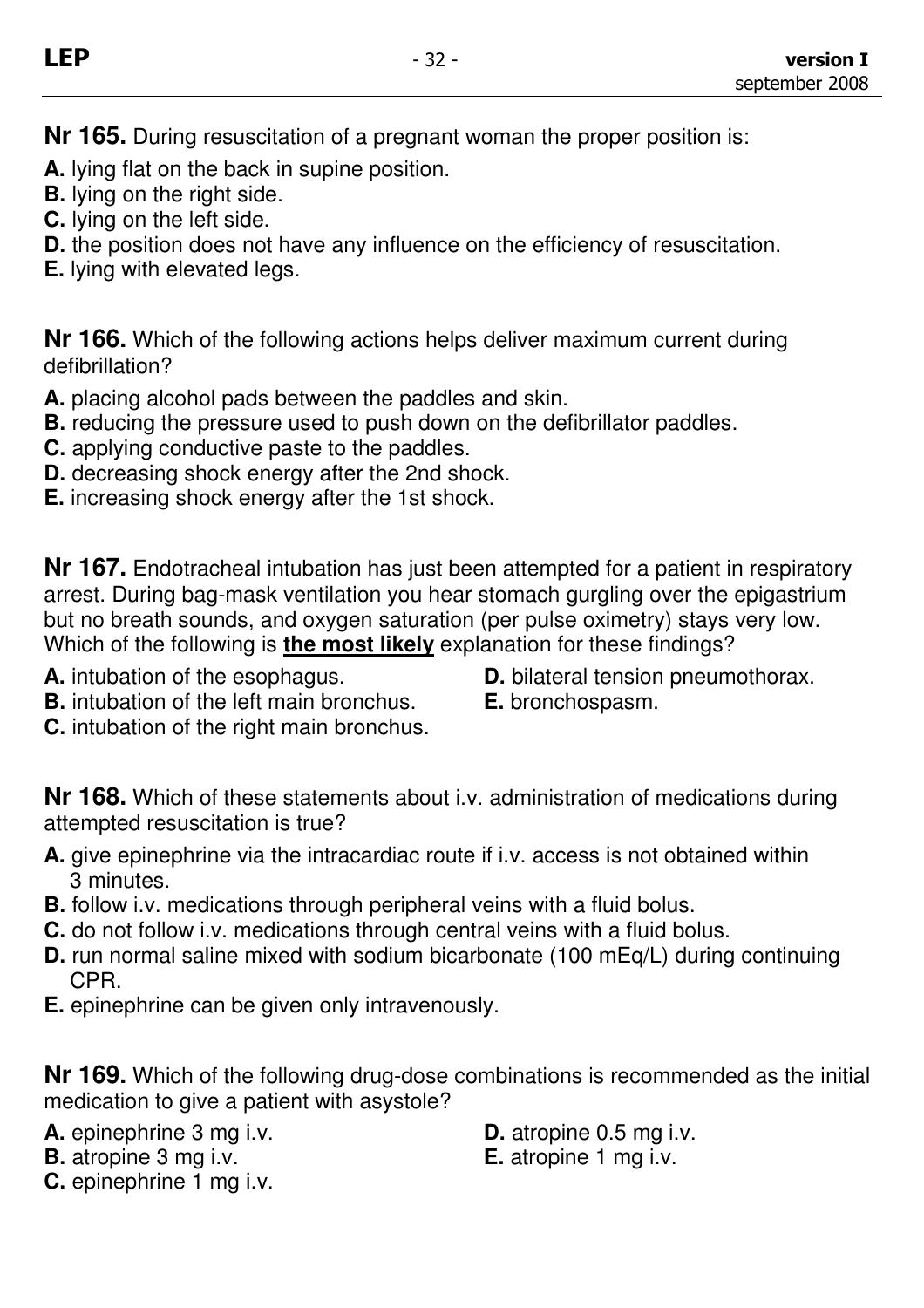**Nr 170.** A patient with a heart rate of 40 bpm is complaining of chest pain and is confused. After oxygen, what is the first drug you should administer to this patient while a transcutaneous pacer is unavailable?

- 
- 
- **C.** isoproterenol infusion 2 to 10 mg/min.
- **A.** atropine 0.5 mg.<br> **B.** epinephrine 1 mg i.v. push.<br> **E.** sublingual nitroglycerin tablet.
	- **E.** sublingual nitroglycerin tablet.

**Nr 171.** Which of the following agents are used frequently in the early management of acute cardiac ischemia?

- **A.** lidocaine bolus followed by a continuous infusion of lidocaine.
- **B.** chewable aspirin, sublingual nitroglycerin, and i.v. morphine.
- **C.** bolus of amiodarone followed by an oral ACE inhibitor.
- **D.** calcium channel blocker plus i.v. furosemide.
- **E.** fibrinolytic + heparin bolus i.v.

**Nr 172.** Which of the following rhythms is a proper indication for transcutaneous cardiac pacing?

- **A.** sinus bradycardia with no symptoms.
- **B.** normal sinus rhythm with hypotension and shock.
- **C.** complete heart block with pulmonary edema.
- **D.** asystole that follows 6 or more defibrillation shocks.
- **E.** PEA.

**Nr 173.** In paracetamol intoxication you should use:

- 
- **B.** N-acetylocysteine. **E.** none of them.
- **A.** naloxon. **D.** carbamazepine.
	-

**C.** flumazenil.

**Nr 174.** Which sentence is true concerning acute coronary syndrom?

- **A.** in ECG ACS is always present as ST-segment elevation.
- **B.** there is no risk of ventricular fibrillation.
- **C.** aspirine is first shot drug.
- **D.** antiplatelet drugs are not used in pre-hospital stage.
- **E.** there is no point in use of nitroglicerine or some opioids.

**Nr 175.** A victim of a car accident who was marked with red label in segregation can present one of the injuries:

- 
- **B.** arterial bleeding.
- **A.** femoral neck fracture.<br> **R.** arterial bleeding<br> **B.** arterial bleeding
	-
- **C.** craniocerebral trauma with unconsciousness.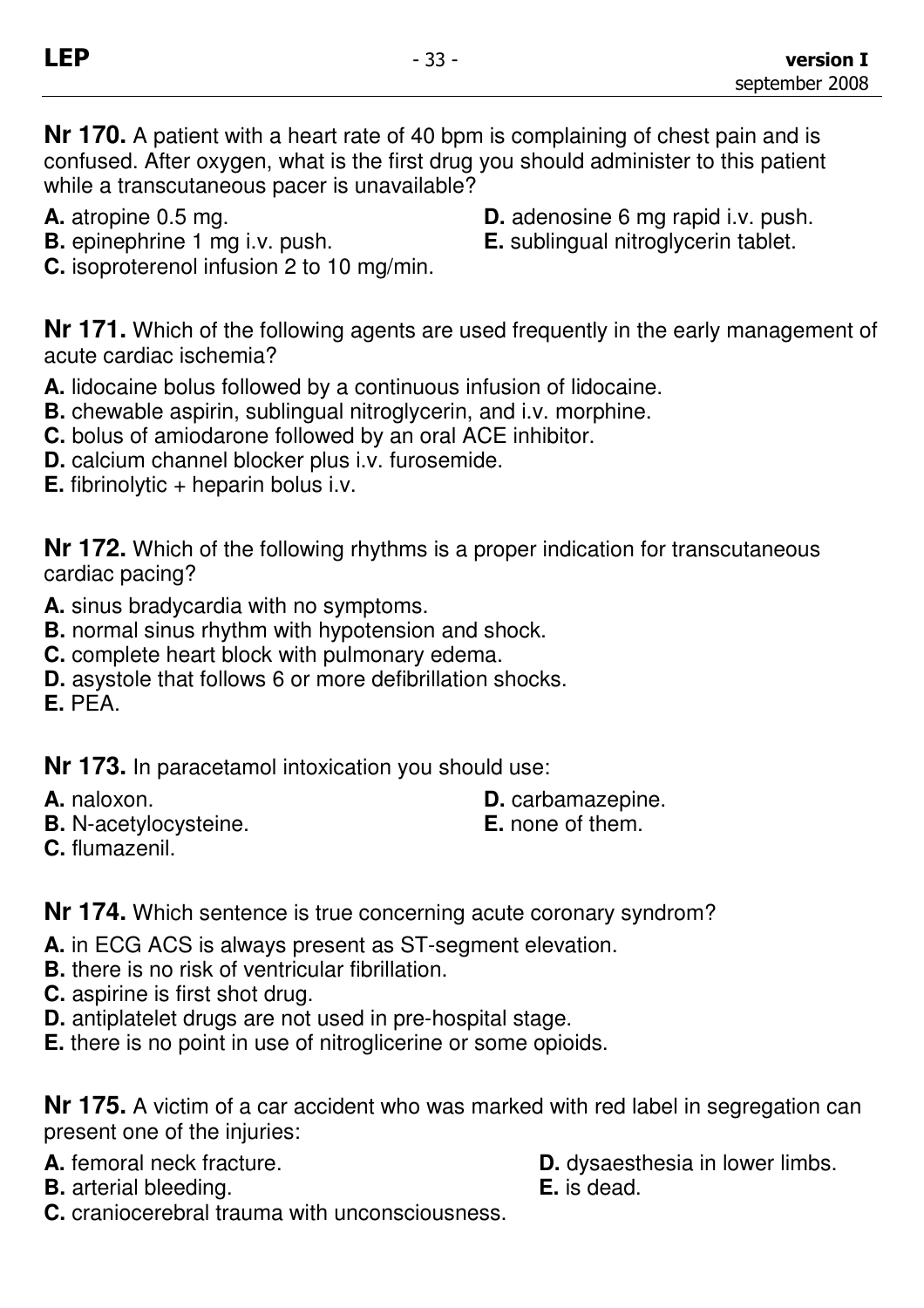**Nr 176.** The professional secrecy includes:

- **A.** everything that a physician finds during examination and that concerns treatment and prognosis.
- **B.** everything that a physician finds when practicing profession and that concerns patient or his/her environment.
- **C.** everything that has been declared as confidential by the patient.
- **D.** everything that, when revealed, may harm the patient.
- **E.** everything that a physician finds when practicing profession and that concerns patient's disease and the physician's activities.

**Nr 177.** A physician additionally employed in a military unit is preparing a dissertation on physiology of physical effort. Therefore he is going to conduct an experiment on recruits. In order to make it possible he has to:

- **A.** obtain the consent of the soldiers.
- **B.** obtain the consent of the soldiers and the commander of the unit.
- **C.** obtain the consent of the ethical committee and the commander of the unit.
- **D.** obtain the consent of the ethical committee and the soldiers.
- **E.** this kind of experiment is not allowed.

**Nr 178.** A dentist set up his private practice after moving into the town where he had not been known before. He had ordered leaflets with information about his office and sent them to all inhabitants' post boxes. He promised that the patients visiting him with the leaflets would have 10% discount on dental procedures and all patients would have a free inspection of their oral cavity. Is his behavior proper?

- **A.** his behavior bears the hallmarks of advertising, and this is not allowed with respect to dental practice.
- **B.** giving information about prices was wrong; the other information was useful for patients.
- **C.** a dentist is allowed to use this way of informing patients when starting his/her practice in a new place.
- **D.** this kind of wining over patients is allowed because private dental practice is being run under the principles of free market.
- **E.** the content of such leaflets must be agreed with the local Regional Chamber of Physicians and Dentists and only then it is possible to use it.

**Nr 179.** A patient had been admitted to a surgical ward where the doctoral staff consists of equally qualified specialists. The patient did not want to be operated by the surgeon appointed by the head of the ward. He wanted to be operated by the head who was not to operate on this day. The patient suggested treating him as a private patient and wanted to pay the head for the operation. Which conduct should be adopted?

- **A.** the head should stand by his decision who was to operate on the patient.
- **B.** he is allowed to accept additional fee because he had not been expected to operate and the patient wanted just him.
- **C.** knowing about equal qualifications of all concerned he would be acting unfriendly and groundlessly if he agreed to change the operator.
- **D.** allowing for the patient's particular trust and job organisation the head should accept the patient's request and divide the fee between the members of the operating team.
- **E.** allowing for the patient's particular trust and job organisation the head should accept the patient's request but no extra money should be involved.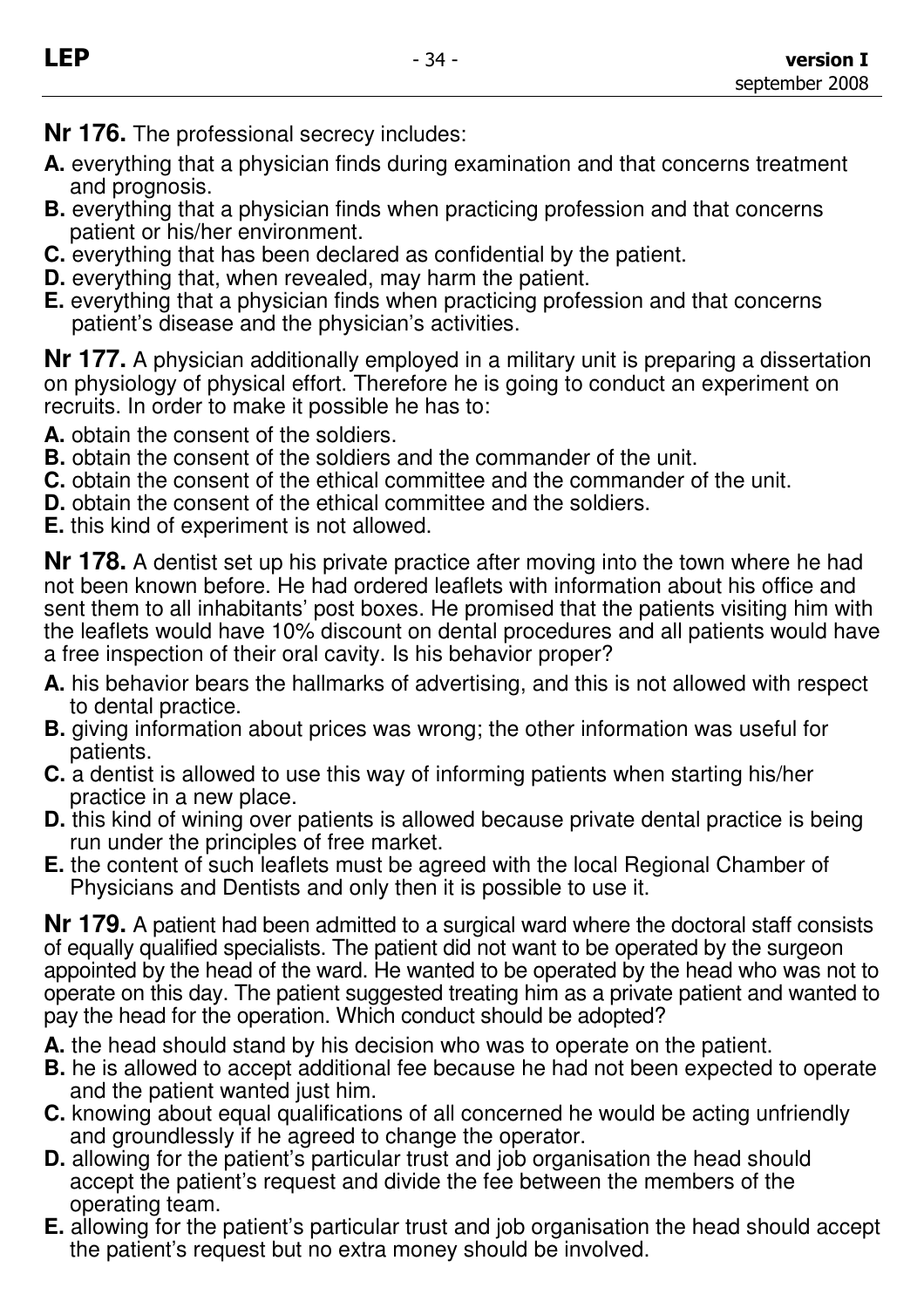**Nr 180.** A physician working for a sport club has been asked by a club body-builder to prescribe anabolics which the athlete has been buying so far from street dealers. What should the physician do?

- **A.** he should inform the athlete about threats for his health posed by taking anabolics and refuse the request.
- **B.** he should take the decision after consulting the athlete's coach.
- **C.** he should inform the athlete about threats for his health posed by taking anabolics but if the athlete adheres to his request the physician should fulfill it.
- **D.** he should sent the athlete to the dealers.
- **E.** he should inform the Disciplinary Committee about the fact.

**Nr 181.** Does the Polish Medical Code of Ethics include an article concerning so called presumed consent in transplantology?

**A.** no, the article concerns relative consent.

**B.** yes.

**C.** no.

**D.** yes, the article concerns family's consent.

**E.** yes, it recommends informed consent.

**Nr 182.** Does the Polish Medical Code of Ethics include any articles concerning biomedical experiments?

**A.** no.

**B.** yes, it refers to the decree of the Minister of Health.

**C.** yes.

**D.** yes, only concerning experiments on embryos.

**E.** no, this is not an ethical problem.

**Nr 183.** Who, according to the Polish Medical Code of Ethics, is allowed to supervise medical experiments on humans?

**A.** a pharmacologist. **D.** a lawyer.<br> **B.** a physician. **B.** a medical

**E.** a medical administrator.

**C.** a pharmacist.

**Nr 184.** Does the Polish Medical Code of Ethics allow to renounce resuscitation in terminal states?

**A.** yes, only with the lawyer's consent. **D.** yes, only in neoplastic diseases. **E.** there is no such regulation in the Code. **C.** no.

**Nr 185.** In what kind of situations does the Polish Medical Code of Ethics allow medical experiments on humans incapable of giving informed consent?

- 1) if there is no possibility for experiments of comparable effectiveness on humans able to give informed consent;
- 2) only on recruits;
- 3) only in terminal states;
- 4) only on prisoners.

The correct answer is:

**A.** 1,3. **B.** only 2. **C.** 3,4. **D.** only 4. **E.** only 1.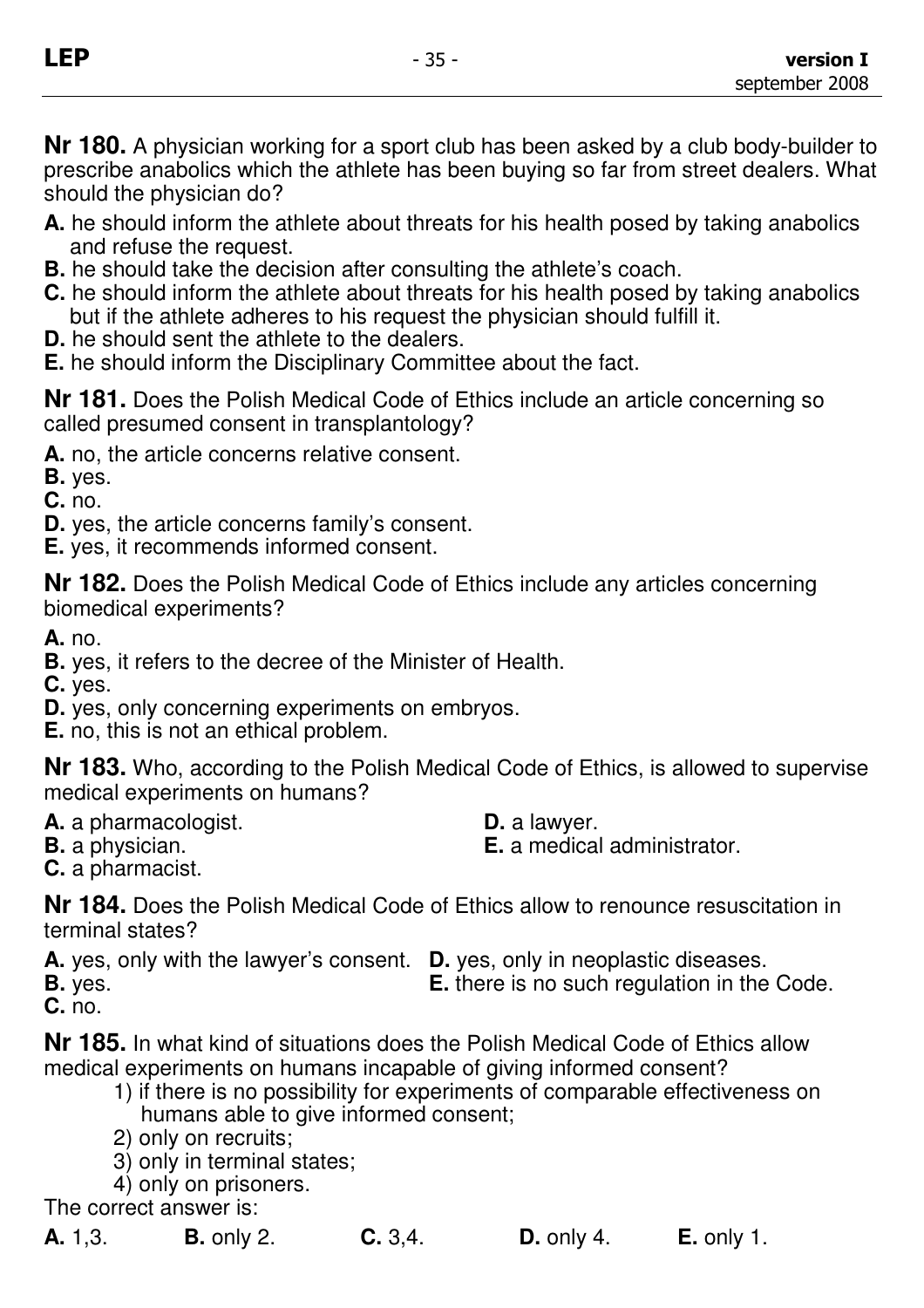**Nr 186.** The certifying doctors and medical boards of Agricultural Social Insurance Fund (KRUS) issue statements about the following:

**A.** degree of disability.<br> **B.** inability to do military service. **B.** inability to work. **B.** inability to do military service.

**C.** complete inability to work on a farm.

**Nr 187.** Preliminary, routine, control examinations are carried out by:

- **A.** SIF (ZUS) certifying doctors.
- **B.** ASIF (KRUS) expert doctors.
- **C.** doctors authorized to carry out prophylactic examinations.
- **D.** SIF (ZUS) medical boards.

**E.** district teams authorized to issue statements about the degree of disability.

**Nr 188.** In accordance with the Law on cash benefits from social insurance in case of sickness and maternity the doctor's statement concerning temporary incapacity to work due to sickness or a hospital stay contains the information about the circumstances influencing the entitlement to the sickness allowance or its amount marked with letter codes. Incapacity for work caused by tuberculosis is marked with:

**A.** code A. **B.** code B. **C.** code C. **D.** code D. **E.** code E.

**Nr 189.** The decision stating an occupational disease after explanatory proceedings have been carried out is issued by:

**A.** a labour medicine doctor.<br>**D.** a National Sanitary Inspection organ.<br>**B.** The Social Insurance Fund.

- **B.** The Labour Medicine Institute.
- **C.** The Central Institute of Labour Protection.

**Nr 190.** In accordance with the Law on old-age and disability pensions from the Social Insurance Fund, an insured person who has lost the capacity to do any work is:

- **A.** a disabled person of the third category.
- **B.** incapable to do farm work for a prolonged period of time.
- **C.** partially incapable to work.
- **D.** completely incapable to work.
- **E.** slightly disabled.

**Nr 191.** In accordance with the Law on the social insurance system, work incapacity pensions are paid out from the following:

- 
- A. Disability Pensions Fund. **D. Sickness Allowances Fund.**
- **B.** the old-age Pensions Fund. **E.** the state budget.
- **C.** National Fund for Rehabilitation of the Disabled.

**Nr 192.** In accordance with the Law on cash benefits from social insurance in case of sickness and maternity the medical statement concerning temporary incapacity to work due to sickness contains the statistical number of the disease, established in accordance with the International Classification of Diseases and Health Problems, written in the following:

- 
- **B.** the first copy of the statement.
- **C.** the second copy of the statement.
- **A.** the original statement.<br> **B.** the first copy of the statement. **E.** answers A.B are correct.
	-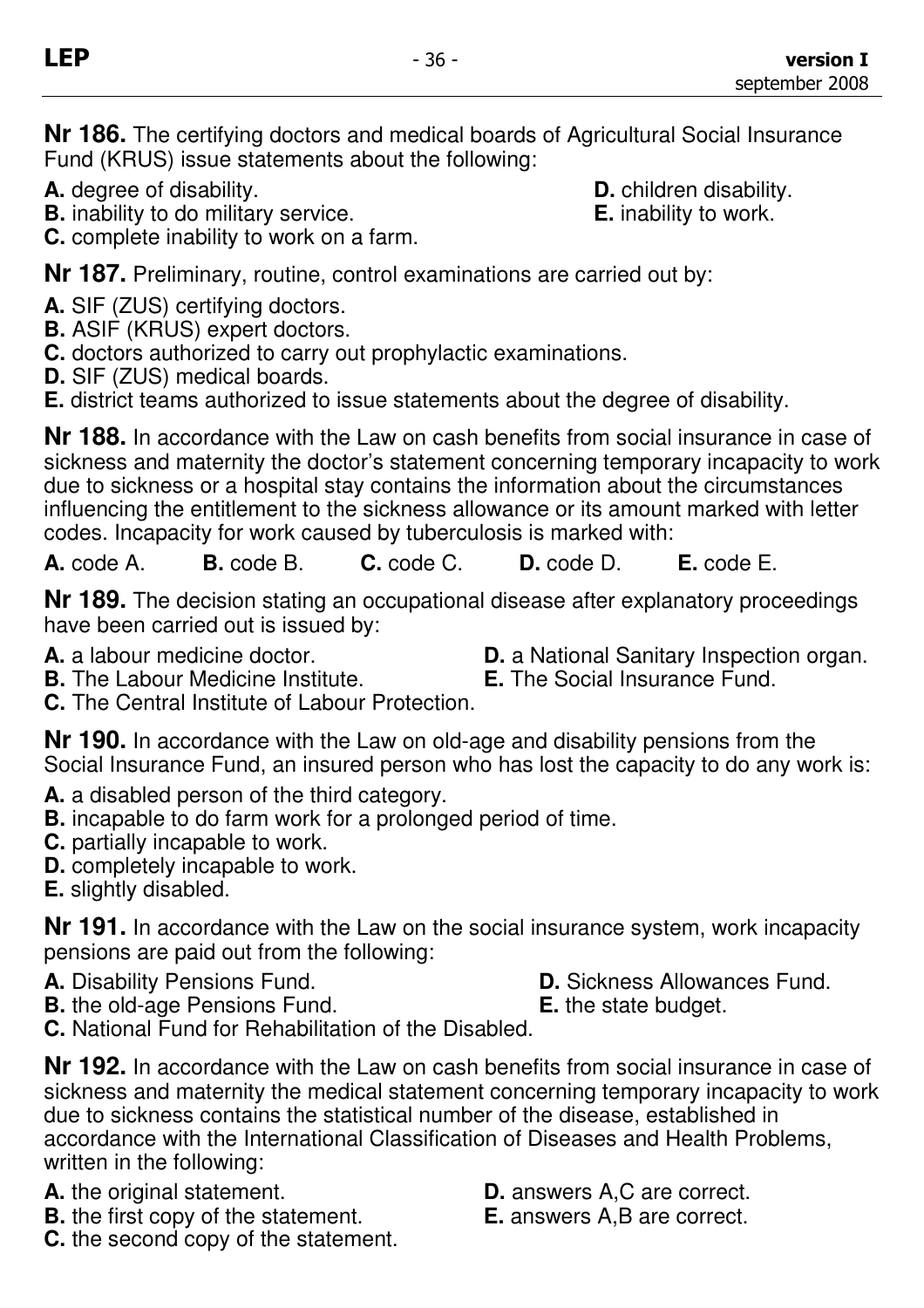| <b>Nr 193.</b> Negative health measures are:<br>1) incidence;<br>4) infant mortality;<br>2) the average life expectancy;<br>5) fertility rate.<br>3) morbidity;<br>The correct answer is: |                                                                        |  |                                                                                      |             |  |  |  |
|-------------------------------------------------------------------------------------------------------------------------------------------------------------------------------------------|------------------------------------------------------------------------|--|--------------------------------------------------------------------------------------|-------------|--|--|--|
|                                                                                                                                                                                           |                                                                        |  | <b>A.</b> 1,3,4. <b>B.</b> 1,2,3. <b>C.</b> 1,3,5. <b>D.</b> 2,4,5. <b>E.</b> 1,2,5. |             |  |  |  |
| <b>Nr 194.</b> The first Public Health Act was implemented in:<br><b>A.</b> England. <b>B.</b> France. <b>C.</b> Germany. <b>D.</b> the USA. <b>E.</b> Poland.                            |                                                                        |  |                                                                                      |             |  |  |  |
| <b>Nr 195.</b> According to Marc Lalonde's Health Field Concept, which of the fields<br>mentioned below is considered the most important health determinant:                              |                                                                        |  |                                                                                      |             |  |  |  |
| A. genetic factors.<br><b>B.</b> physical environment.<br><b>C.</b> lifestyle.                                                                                                            |                                                                        |  | <b>D.</b> social environment.<br><b>E.</b> medical care.                             |             |  |  |  |
| <b>Nr 196.</b> The health care, its structure, organization, availability as well as the quality<br>of medical services affect health within the following range:                         |                                                                        |  |                                                                                      |             |  |  |  |
|                                                                                                                                                                                           | <b>A.</b> up to 5%. <b>B.</b> 10-15%. <b>C.</b> 20-30%. <b>D.</b> 55%. |  |                                                                                      | $E. 60\%$ . |  |  |  |
| <b>Nr 197.</b> Health education as an important element of health promotion:<br>$\mathbf{r}$ , and the contract of the contract of $\mathbf{r}$                                           |                                                                        |  |                                                                                      |             |  |  |  |

1) constitutes a significant element of the health policy of the State;

- 2) concerns exclusively the population of adolescents;
- 3) enables people to acquire competence for protection, maintenance and improvement of health;
- 4) exerts an effect on the change in attitudes and behaviours of society;
- 5) addresses mainly health care staff.

The correct answer is:

**A.** 1,3,4. **B.** 1,2. **C.** 3,5. **D.** 1,5. **E.** 1,3,5.

**Nr 198.** The programme document for health promotion is:

**A.** the Ottava Charter for Health Promotion.

- **B.** the National Health Programme.
- **C.** the Declaration of the World Health Organization.
- **D.** the Constitution of the Republic of Poland.

**E.** the act in the Matter of Public Health Units.

**Nr 199.** Public authorities assignments in the field of provision of an equal access to health care services cover the following:

**A.** creating conditions for the functioning of the system of health care.

- **B.** analysis and evaluation of health demands.
- **C.** health promotion.
- **D.** prophylaxis.
- **E.** all of the above.